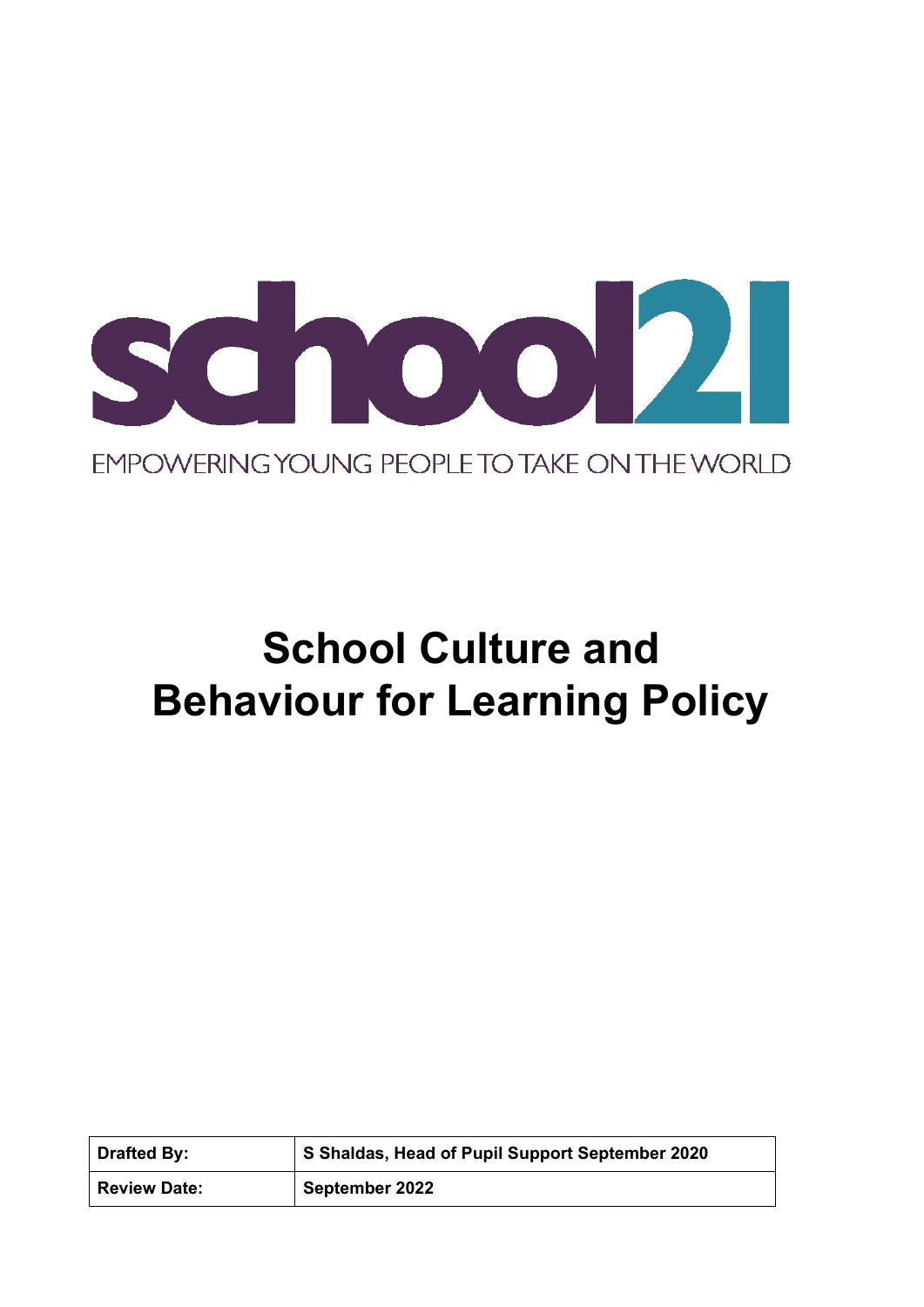## **School 21 Behaviour Policy**

#### **1. INTRODUCTION**

1.1 School 21 recognises that the best way to encourage good behavioural standards is through a clear code of conduct reinforced by a balanced combination of rewards and sanctions held within a positive, caring atmosphere. We believe that students need to behave in a professional way in order to learn. We have a values led school culture, which uses proactive, consistent systems to remove all barriers to learning so that all students reach their potential.



#### **2. GENERAL PRINCIPLES**

2.1 We believe that achievement is affected by behaviour and that behaviour is affected by achievement. We also recognise that we have a joint responsibility with families to teach appropriate behaviour and nurture humanity and integrity.

2.2 We want to enable every child to reach his/her full potential academically, socially, emotionally and physically.

2.3 We aim to promote a positive approach in attitude and behaviour in order to create the best environment in which the students are able to achieve their full potential. Therefore, maintaining a positive and caring ethos throughout the community is fundamental to achieving this aim. Staff, families, visitors and students are expected to conduct themselves in line with our policy. The abuse of social media and other digital communication is included in the remit of this policy.

2.4 We encourage, praise and reward good behaviour.

2.5 We share and display good work and behaviour with families, staff and students through positive reward systems on a regular basis and through our coaching programme.

2.6 We have clear expectations which are consistently applied by all staff.

2.7 We follow a clear set of sanctions for breaking the code of conduct, which are consistently applied by all staff.

2.8 We acknowledge that, just as some students have special educational needs, so some of our students have specific behavioural needs and as such need specifically reasoned behavioural strategies.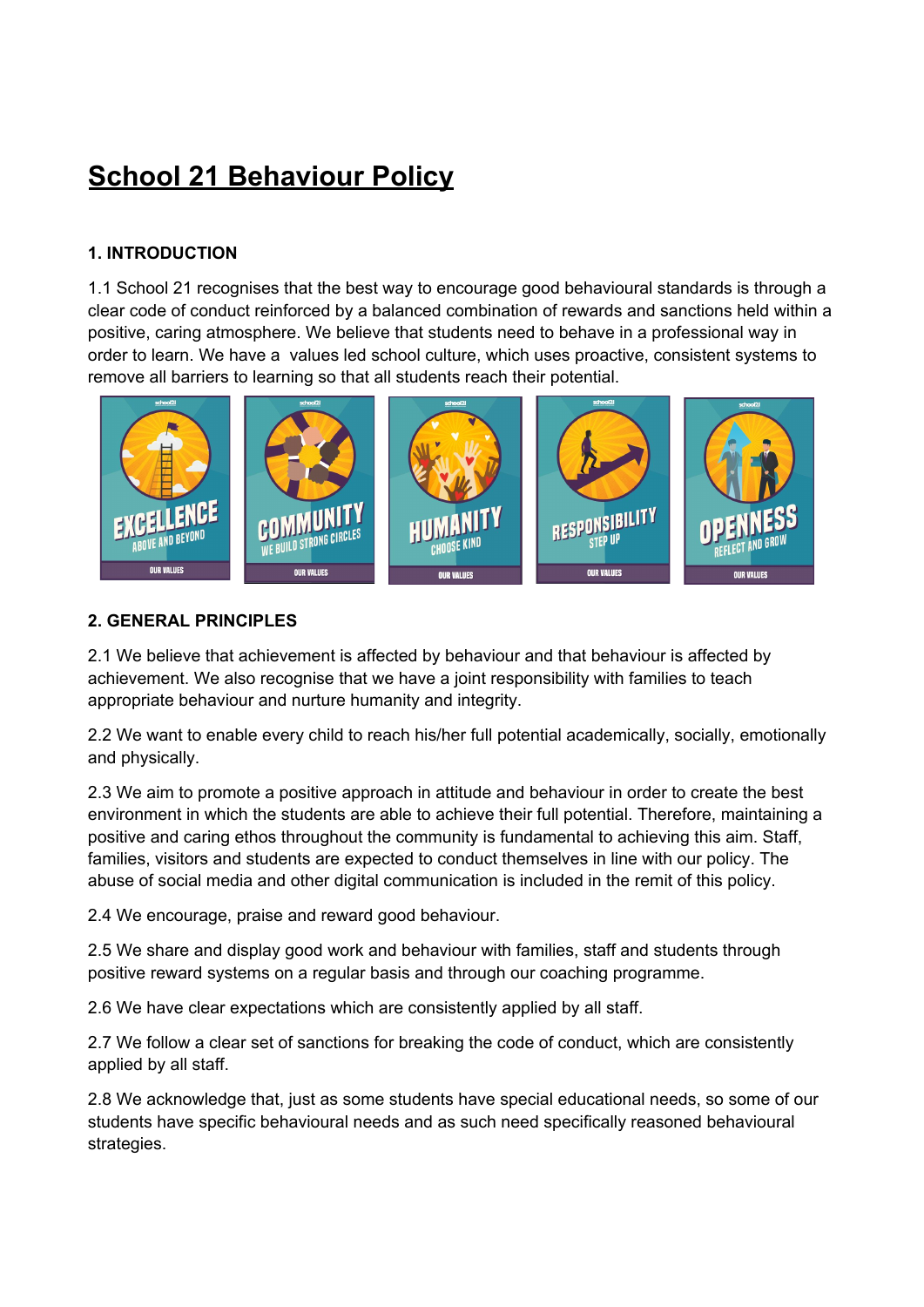2.9 We aim to provide all students with opportunities to gain respect for themselves and others and to develop integrity, humanity and kindness and an understanding for each other's needs, feelings and rights, including faith and culture.

#### **3. EXPECTATIONS OF BEHAVIOUR**

3.1 Parents and carers have a responsibility for their child's behaviour inside and outside school, which they can influence positively through consistent parenting, working together with the school, communicating expectations and encouraging progress at home.

3.2 All who learn and work at School 21 are here for a common goal: the imparting of skills and knowledge in a supportive, nurturing environment in order to prepare our young people to be successful beyond their time in school. In order to assist us in achieving our agreed goals, we expect excellent behaviour from all in our school. Only through a calm, safe and sensible learning environment can we achieve our best.

3.3 We expect all students of School 21 to meet the following expectations of behaviour:

- to treat all members of the School with courtesy and consideration in all circumstances, showing respect for everyone;
- to model good behaviour, to set an example in their attitude, learning and achievements;
- to wear school uniform (students up to Year 11) or follow the dress code both within the School environment and when travelling to and from the School.
- any electronic devices or mobile phones brought to the School are the sole responsibility of the student or adult. For students up to Year 11 they should remain in a bag or pocket and, if seen, will be confiscated. Parents will be asked to collect confiscated phones from reception;
- to show respect for the whole School environment. This is a non-smoking and non-gum chewing environment; and
- to aim for 100% attendance and to arrive at the School on time.

3.4 In order to achieve our expectations of behaviour, we recognise the need for a high standard of behaviour from all members of the school community: students, staff, parents/carers and volunteer helpers.

3.5 In order to achieve our expectations of behaviour, we may require students to complete statements around incidents that occur both within and outside the school.

3.6 In order to investigate incidents the school may be required to search a pupil, or look through their technological devices (in cases of online incidents) and the school follows the expectations set out in the *Screening, Searching and Confiscating* guidance set out by the Department for Education (link referenced at end of policy)

#### **4. EQUAL OPPORTUNITIES, SPECIAL EDUCATIONAL NEEDS AND SAFEGUARDING**

4.1 School 21 acknowledges that it has specific legal duties:

- under the Equality Act 2010;
- in respect of safeguarding students; and
- in respect of students with special educational needs (SEN).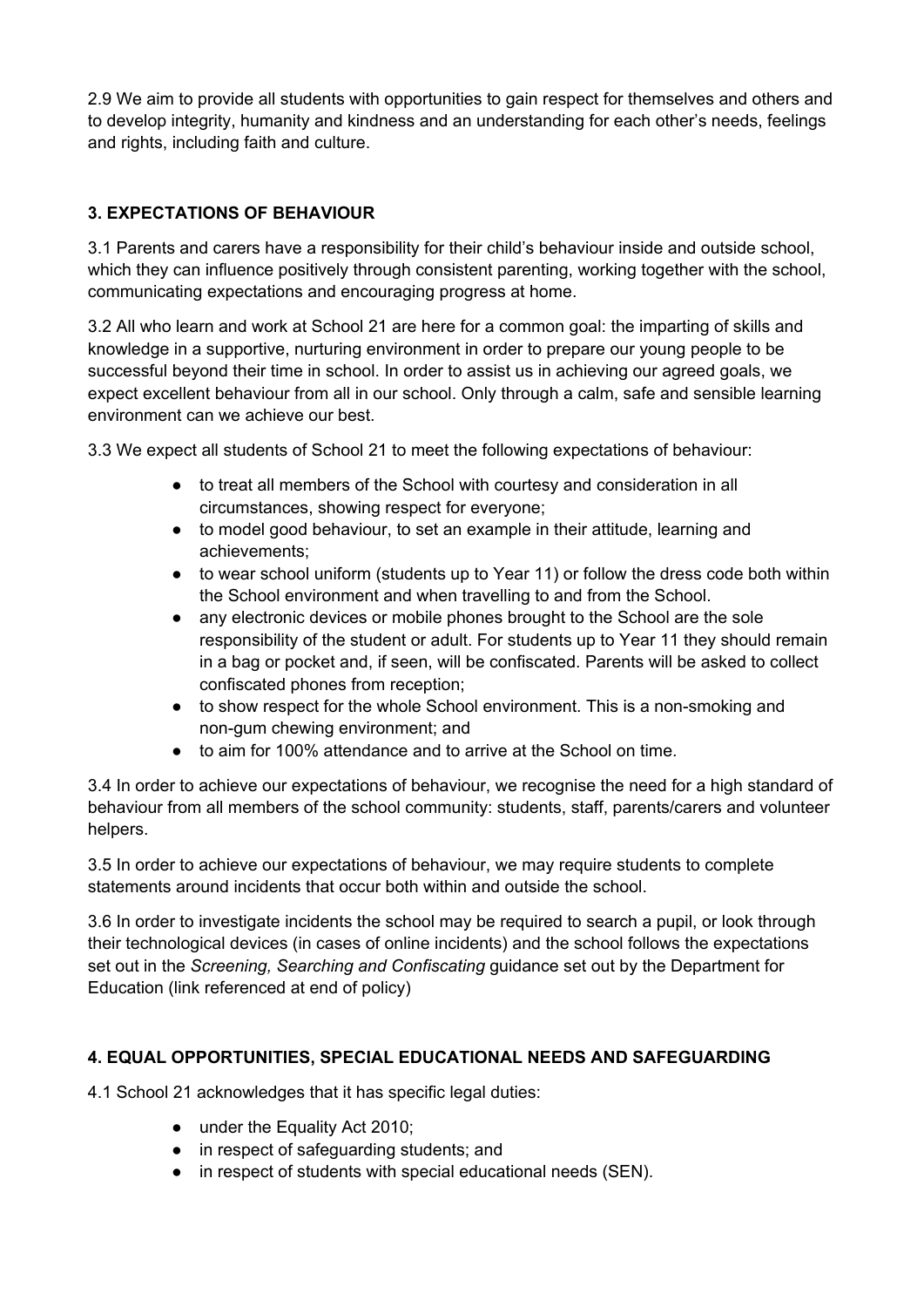4.2 Equal opportunities are a high-profile issue at School 21. Any behaviour which results in individuals or groups being discriminated against or not being represented because of their race, gender, class, sexual orientation or disability is treated as a serious incident.

4.3 School 21 will consider whether a student's behaviour gives cause to suspect that they are suffering, or are likely to suffer, significant harm. Where this may be the case, the School will follow its Child Protection, [Safeguarding](https://drive.google.com/a/school21.org.uk/file/d/0B68uDtK8dVZyQUNtNkFCMllMLXc/view?usp=sharing) and Child Protection Policy.

4.4 School 21 will also consider whether a student's behaviour is the result of unmet educational or other needs. The School will follow its Special Education Needs (SEN) policy where appropriate. The School will also consider whether a multiagency assessment is necessary.

#### **5. BULLYING**

We recognise that bullying can be physical, verbal or emotional in nature. We will not tolerate any form of violence towards any member of the School community. Bullying (i.e. any behaviour which causes psychological or physical harm, in any form or to any degree) is treated as a serious incident and dealt with according to our procedures. We expect all adults in the School community to provide a role model of non-threatening behaviour yet assertive behaviour at all times.

Please refer to our **[Anti-Bullying](https://drive.google.com/file/d/1XnrZL1Dvy5GQRWYE2G9zubKcxFpWCKym/view) Policy** 

#### **6. ADDITIONAL EXPECTATIONS: PRIMARY, MIDDLE and SECONDARY**

6.1 At School 21, we believe that there should be appropriate age related expectations. As such, we have a set of behaviour principles that apply to different parts of the school based on the stage of education that the child is in.

6.2 There are consequences for not adhering to these commitments. These are set out as review, reflection, service and reset. All staff should seek to apply them wherever possible, whilst being aware that there are exceptional circumstances which might result in a more flexible approach.

6.3 Please refer to Appendices at the end to see school specific expectations.

#### **7. POSITIVE REINFORCEMENT OF GOOD BEHAVIOUR**

As members of staff we look for and recognise the commitments being met. Staff model this behaviour to the students. In situations where we need to speak to a student or number of students for breaking the code of conduct, we endeavour to praise the students who are doing what is expected and reward them through the use of stars, postcards and other rewards. This provides the other students with an opportunity to reflect on and change their behaviour.

#### **8. REWARDS SYSTEM**

It is vitally important that an atmosphere of positive reinforcement, motivation and achievement is fostered at School 21. The most obvious way to encourage this is through praise by the teachers, which may take the form of a smile, a tick in a book or a special mention of a specific student's achievement to the rest of the school. There are several ways of reinforcing positive behaviour within our school community, as set out below.

#### 8.1 Reward system

8.1.1 Students are recognised for excellent work and behaviour which exemplifies our attributes a variety of rewards ranging from stars (Secondary school only), names on the recognition board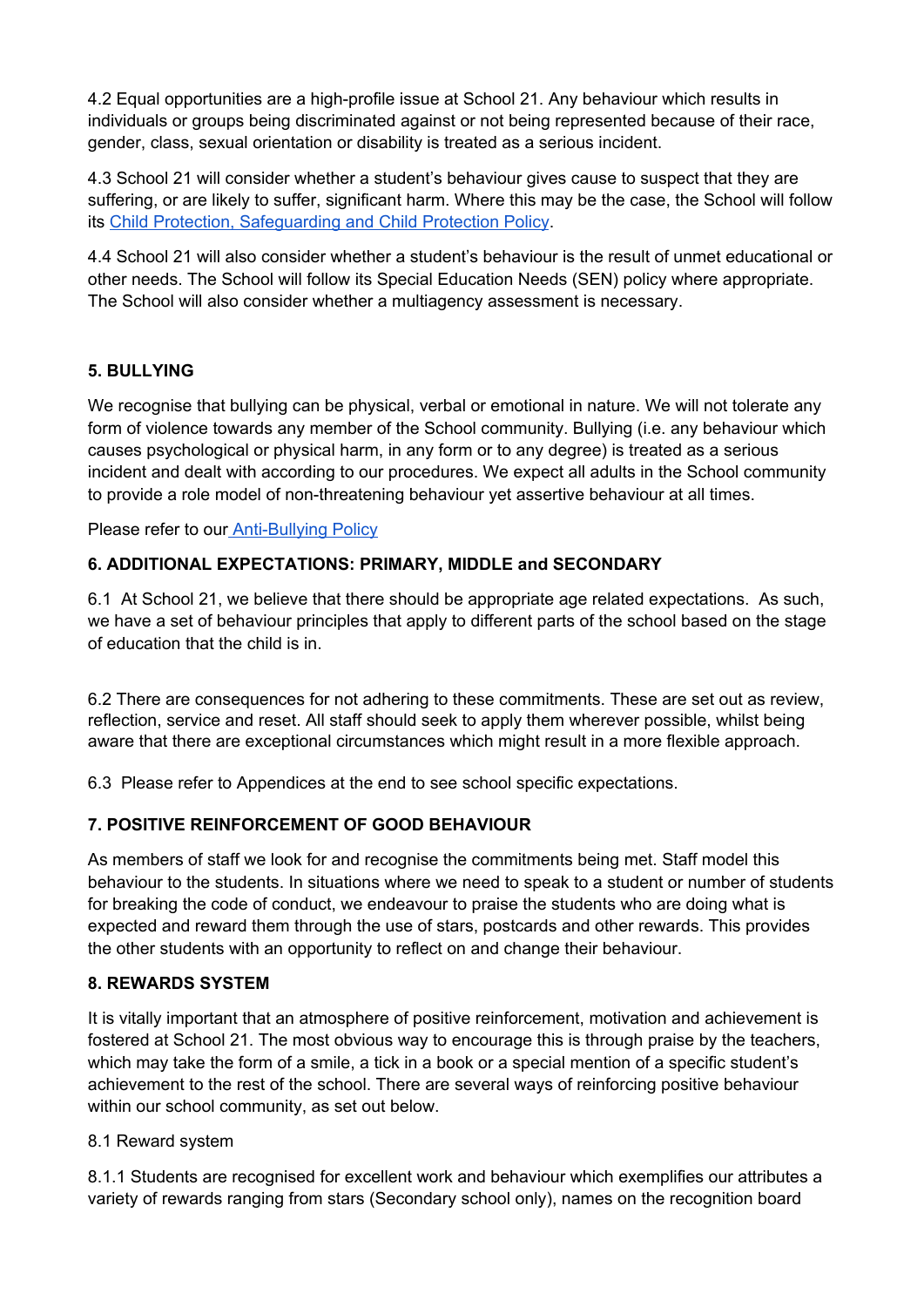(Middle School only) , postcards home, certificates etc . Recognition is added to our SIMS database. 8.1.2 This system provides all with the opportunity to recognise and celebrate values being met, whilst also reviewing and reflecting on their behaviour and restoring relationships. Within lessons staff will only write the names of students on the board for recognition.

8.3 Student performance is recognised in coaching sessions, Year group assemblies and Small school assemblies. Teachers are encouraged to bring good work and achievement to the attention of the staff.

#### **9. Students' conduct outside the school gates**

9.1 School 21's behaviour policy extends to any non-criminal bad behaviour and bullying which occurs off the school premises and which is witnessed by a staff member or reported to the school.

9.2 In keeping with the school behaviour policy, School 21 will discipline students for misbehaviour when the student is:

- Using social media or taking part in any school-organised or school related activity or travelling to or from school or wearing school uniform or in some other way identifiable as a student at the school.
- Misbehaving at any time, whether or not the conditions apply above, could have repercussions for the orderly running of the school or poses a threat to another student or member of the public or could adversely affect the reputation at the school.

#### **10. Malicious allegations**

10.1 Where a pupil or students makes an accusation against a member of staff and that accusation is shown to have been malicious, the headteacher will discipline the student in accordance with this policy.

10.2 Please refer to our [Safeguarding](https://drive.google.com/file/d/1i09Kq2FemayYD8lLUH5Hvd6eHzhB6py0/view) policy for procedures for dealing with allegations of abuse against staff for more information on responding to allegations of abuse.

#### **11. Social Media Usage**

11. 1 Any student of School 21 who is identified as being involved in negative behaviours through any form of social media (including but not exclusive to: text , email, Twitter, Facebook, XBOX messages, Snapchat will be subject to the schools disciplinary procedures.

11.2 In line with the values and expectations of School 21 we are an inclusive community. Inclusion means including everyone, regardless of difference. Any student who deliberately victimizes another student or a member of the public through such means is therefore contravening our policy or inclusion and as such is excluding themselves from our community.

11.3 Equally any student who endorses the negative actions of others through actions like thumbs up, or adding comments which support the negative behavior will be at risk of disciplinary action. The School is operating a zero tolerance to online negativity and bullying and therefore the recommended outcome for any such behavior will be exclusions including permanent exclusion from the School.

11.4 Examples of behaviours that the School deems unacceptable include but are not exclusive to the following:

• Sending negative/ derogatory messages to someone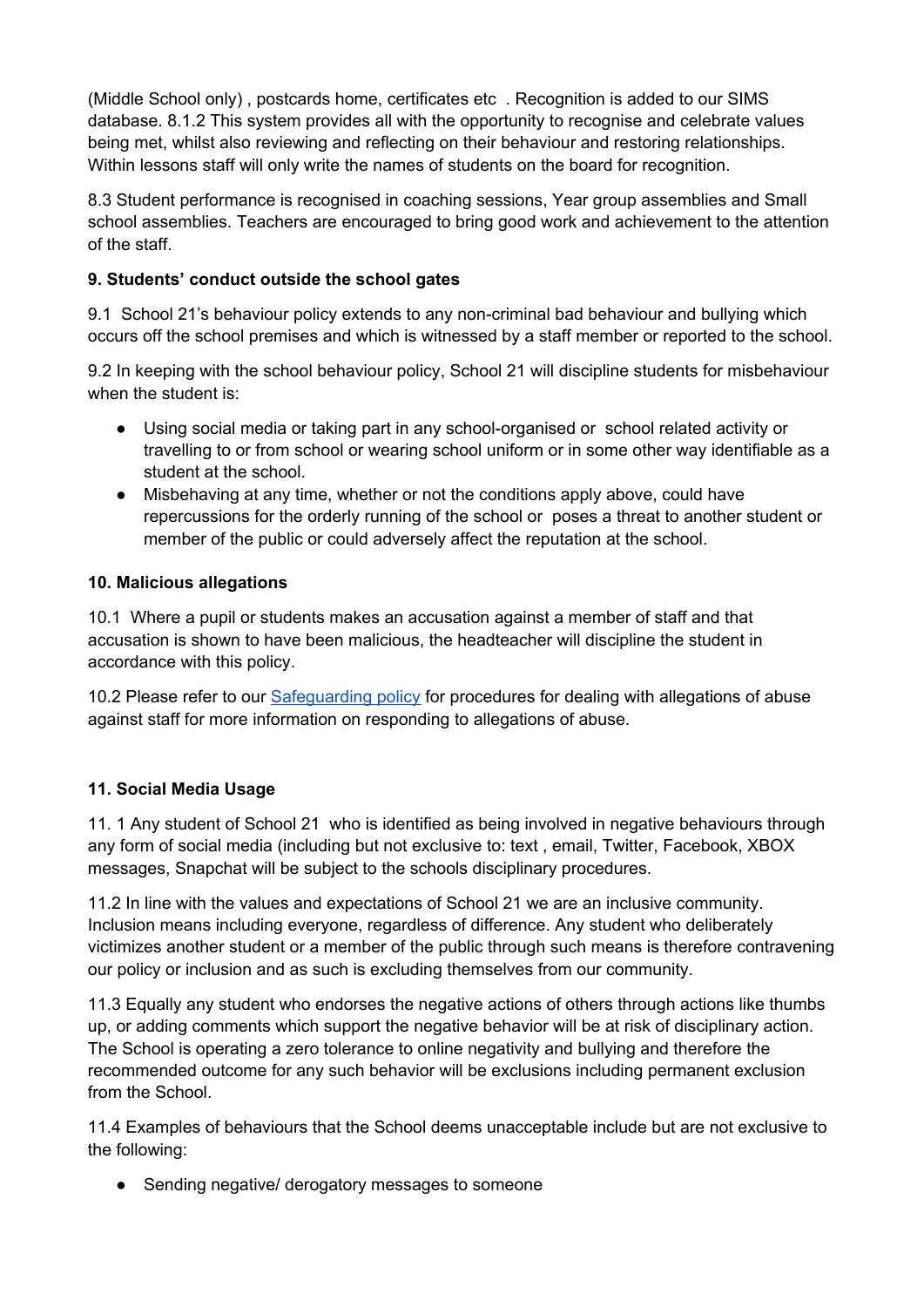- Posting negative/ derogatory messages about someone
- Sending messages that could be interpreted as an inappropriate proposal
- Posting photographs of someone without permission
- Endorsing the negative of inappropriate actions of others
- Using an alias to anonymously contact others with the intention of causing distress or harm
- Mimicking the identity of another individual (stolen identity)
- Engaging in rumors or gossip

11.5 Please note that it is against the law in the UK to use the phone system or internet to cause alarm or distress and all instances will be reported to the Police. Equally such behavior could be contravening the 1997 Harassment act and as such all instances will again be reported to the police.

11.6 If a student feels that they are victim to any of the above mentioned behaviours then they should always report it to a member of staff and where possible maintain evidence such as screen shots and printouts as appropriate.

11.7 You can also access further advice and support through [www.bullying.co.uk/cyberbullying](http://www.bullying.co.uk/cyberbullying) and [www.thinkyouknow.com.uk](http://www.thinkyouknow.com.uk/) which will provide useful information for parents with regards to what kind of negative behaviours are trending online and therefore, to be aware of the signs to look out for.

#### **12. Pastoral Support Plans**

12.1 A Pastoral Support Plan Meeting may be organised for any student who is:

- Returning from an external exclusion
- Persistently failing to meet school expectations around behaviour and conduct.

12.2 The aim of such a meeting is to ensure that all appropriate professionals are involved in providing support for the student. The behaviour of students is monitored closely by the Coach, Head of Year, Head of School.

12.3 When the behaviour of a student is identified as a serious concern, the Head of Year in consultation with the Senior Leader: Pupil Support will organise a meeting. Those invited should include the student, parents, Class Teacher/Coach, HOY, and Head of Pupil Support, SENCO and a variety of agencies.

12.4 If appropriate, a representative from Health, the Police or Local Authority may be invited. The purpose of the meeting is to identify appropriate strategies for support, to set targets, to discuss appropriate monitoring and to set a date for review.

#### **13. UNACCEPTABLE BEHAVIOUR: MANY OF THESE BEHAVIOURS WILL APPLY MORE TO OLDER CHILDREN AT THE SCHOOL**

13.1 The following behaviours/items are not permitted or tolerated:

- any aggressive or threatening behaviour, verbal or physical, against any member of the school community;
- using racist, homophobic, transphobic or sexist language or insults;
- 13.1.3 smoking on the school site, this includes vaping;
- the taking or bringing of illegal drugs onto the School premises;
- the bringing in of any potentially offensive weapon;
- $\bullet$  the chewing of gum;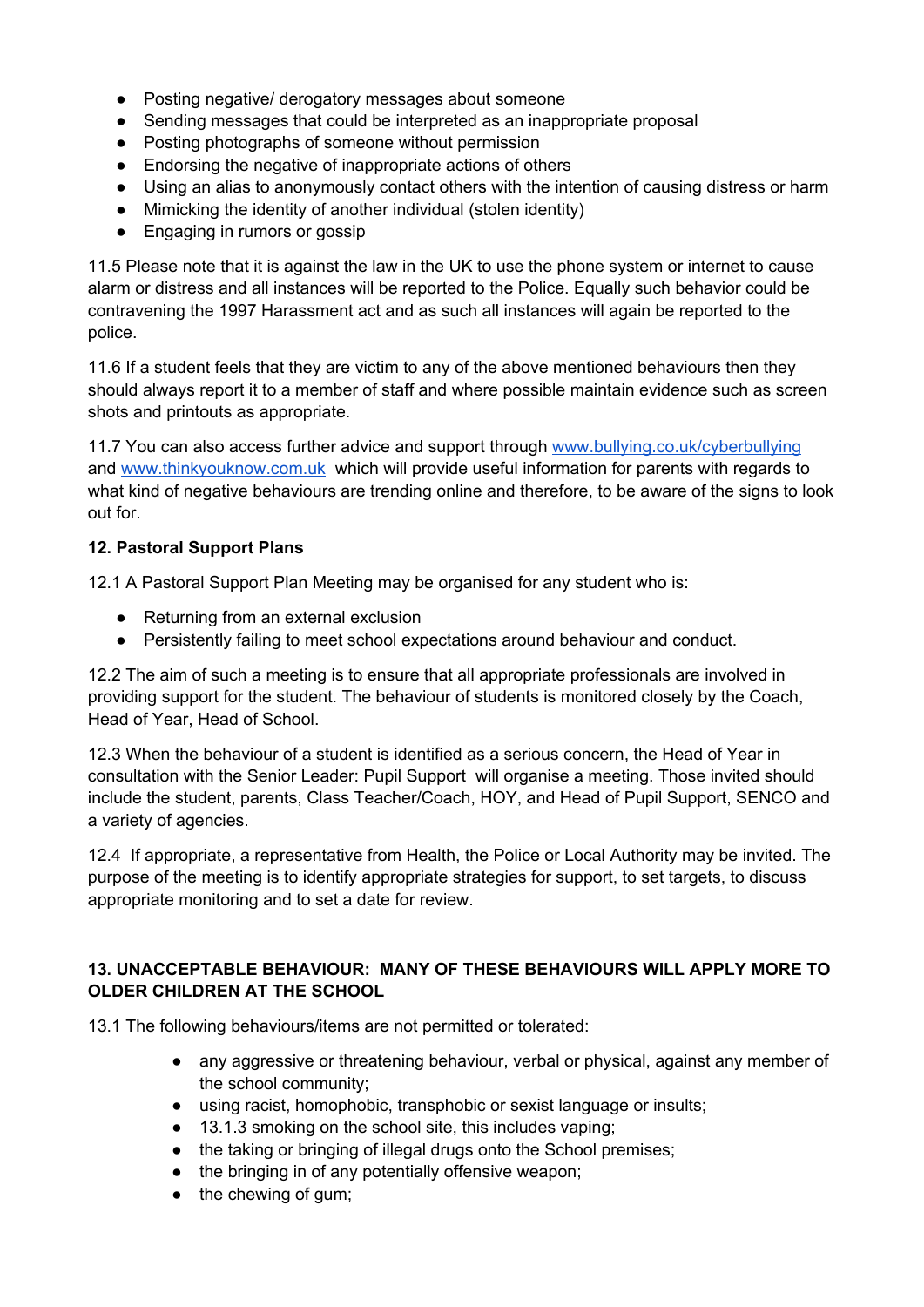- the use of any electronic items other than the school issued an vetted Ipad;
- the use of mobile phones. If visible to staff they will be confiscated; and
- theft of and damage to the property of others or School 21 property
- Buying or selling of items on school property

#### 13.2 Minor Incidents

13.2.1 Minor incidents of disruption or unacceptable behaviour are dealt with using the protocol in the Small school culture and behaviour policies (see appendices).

#### 13.3 Persistent and Medium Range Incidents

These incidents must be recorded in the School 21 SIMS system.

Unacceptable behaviour in this category may include:

- persistent minor incidents as above;
- rudeness to staff and students ;
- malicious accusations against staff;
- verbally aggressive behaviour to another student
- being continually off-task.

This list is not exhaustive.

13.3.3 Sanctions include:

- restorative meeting with student and their coach;
- contact with parents/carers by phone, letter, report;
- referral to parking
- referral to the Head of Year
- referral to the Reset room
- internal exclusion

#### 13.4 Serious Incidents

- 13.4.1 Serious incidents include:
	- Truancy from the School and lessons;
	- Refusing to follow instructions and open defiance;
	- Extreme rudeness to staff;
	- More serious malicious accusations against school staff;
	- Aggressive behaviour;
	- Smoking; (of any kind)
	- Refusal to comply with other sanctions;
	- Theft;
	- Bullying, including bullying using digital media and the internet

#### 13.4.2 Sanctions include:

- removal from class/activity;
- loss of privileges;
- meeting with parents/carers;
- report;
- Reflection, Reset (internal exclusion);
- Fixed term exclusion: and
- Referral to Alternative Providers for a short period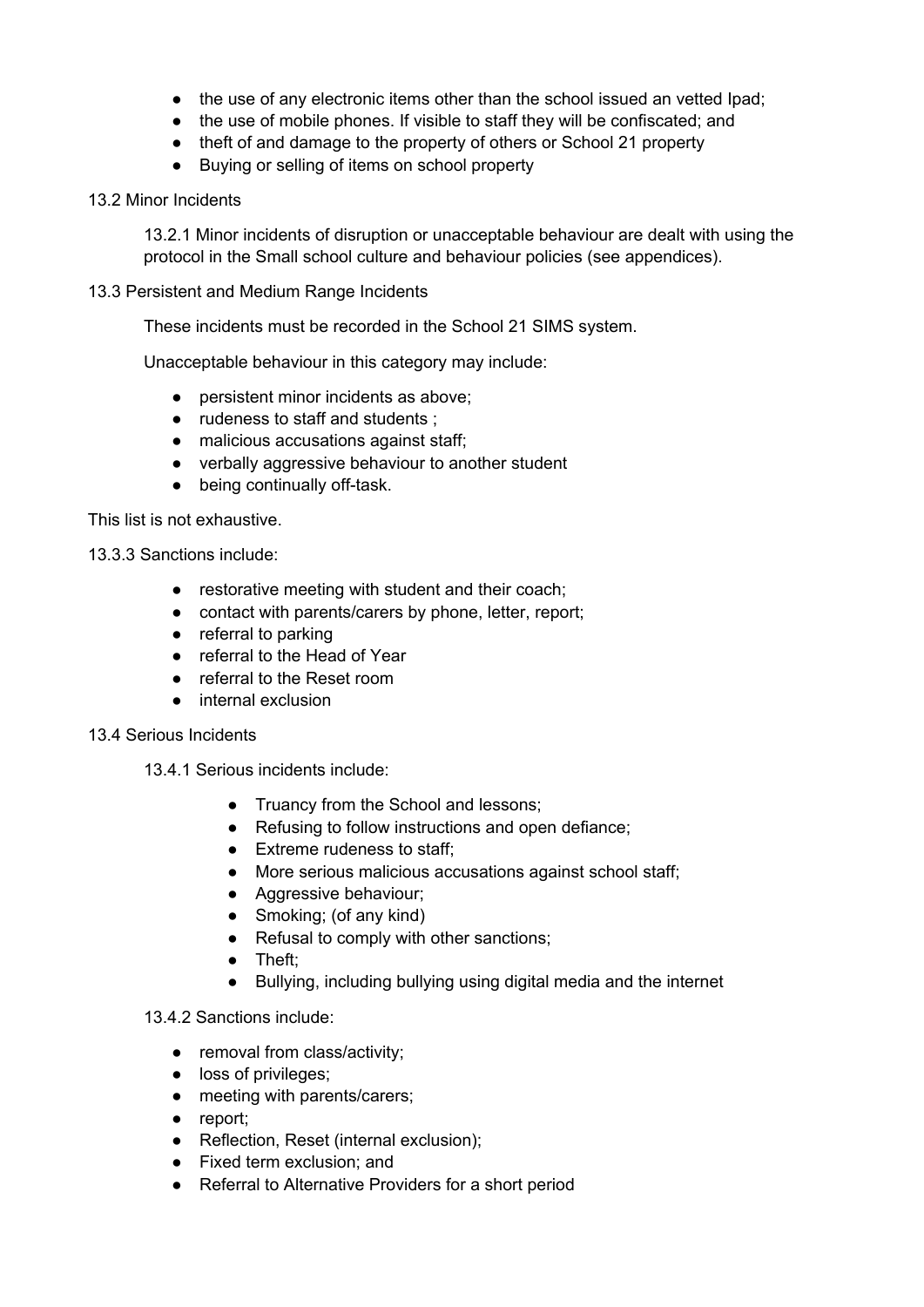#### 13.5 Very Serious Incidents

Very serious incidents are dealt with by the Head of Pupil Support in agreement with the Head of the Small school or Headteacher. They include:

- repetition of the above;
- serious incidents of bullying, including bullying using digital media and the internet
- sexual contact:
- harassment (for example, harassment relating to a person's disability, race, religion or belief, sex, or sexual orientation);
- verbal or physical aggression towards another student;
- fighting;
- bringing dangerous items to school (such as laser pens, pellet guns or fireworks (this list is not exhaustive);
- involvement with drugs or alcohol
- very serious malicious accusations against school staff;
- verbal or physical aggression towards a member of staff, which will be treated with the utmost severity.

13.5.2 Sanctions include:

- parent meeting;
- Reset Room (Internal exclusion);
- Pastoral Support Plan (PSP) please see quidance at the end of the policy;
- Fixed term exclusion;
- referral to Alternative Providers of Education; and
- Permanent exclusion.

#### **14. DETERMINING SANCTIONS: AGAIN THESE WILL BE AGE APPROPRIATE**

14.1 School 21 will permanently exclude a student for the following:

- Having an offensive weapon in school;
- Possession of illegal drugs in school;
- Supply or intent to supply illegal drugs in or out of school;
- Assaulting/threatening of a member of staff; (physically or verbally)
- Assaulting/threatening of a student; (physically or verbally)

in all but exceptional circumstances.

This list is not an exhaustive list. This should also be considered in relation to the school's [Exclusion](https://drive.google.com/file/d/1rTSMRsWKB3iRAjrQPvtiCt-2Q1tfREg4/view) policy

14.2 Other serious incidents may result in permanent exclusion or a fixed-term exclusion of up to 45 days in a calendar year.

14.3 School 21 will determine which sanction is reasonable and proportionate in all the circumstances, taking into account the student's age, any special educational needs or disability they may have and any religious requirements affecting them.

#### **15. DETENTION: THE LAW AND HOW TO APPLY IT**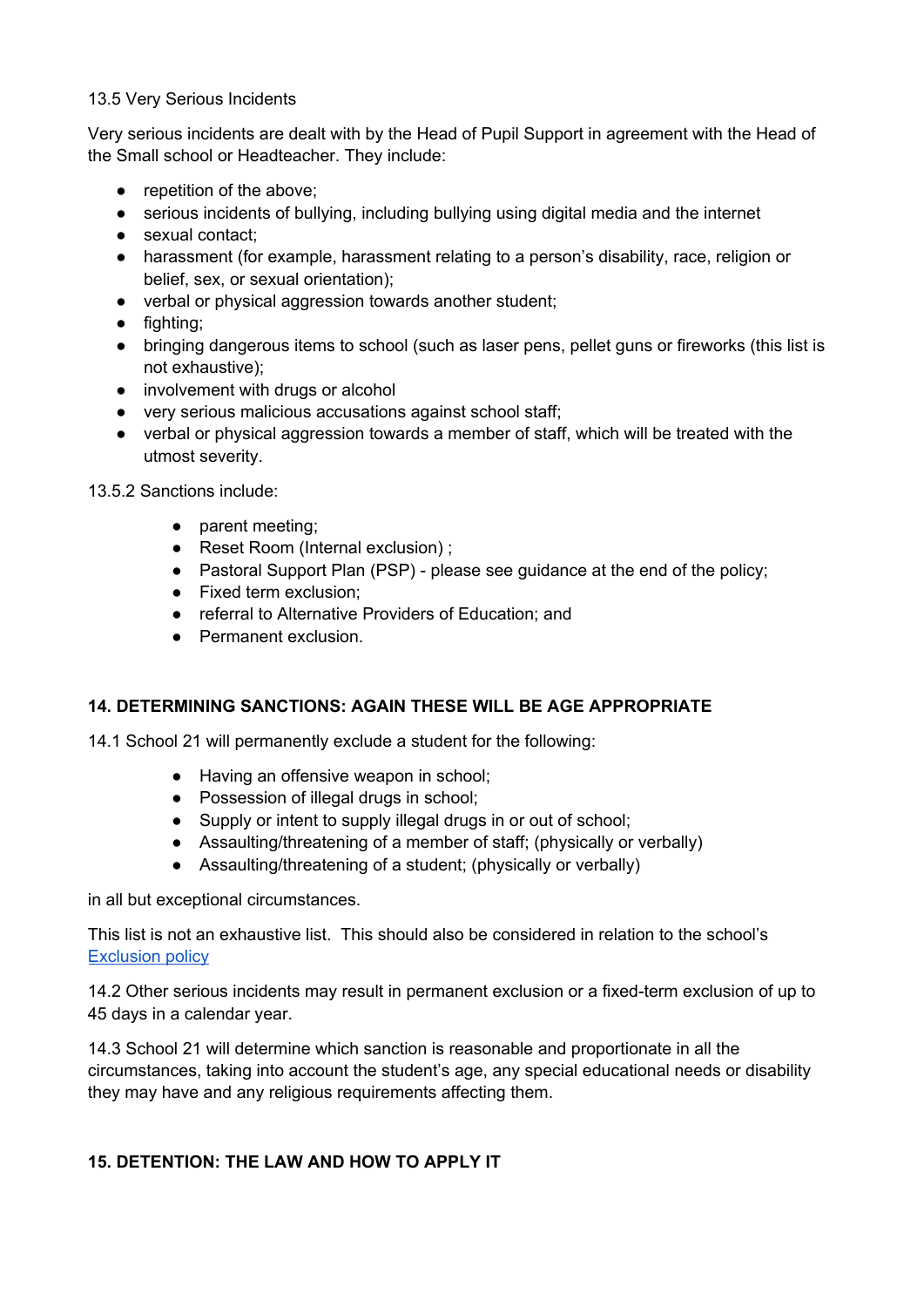15.1 Detention is one of the sanctions schools can use in cases of serious misbehaviour. Section 5 of the Education Act 1997 gives school's authority to detain students after the end of a School session on disciplinary grounds.

15.2 All schools except independent and non -maintained special Academies, have clear legal authority to detain students without the consent of the parent. There is no risk of a legal action for false imprisonment if a student is kept at the School after the session without parental consent. This covers both lunchtime and after school detentions. However, before a school introduces detention as a sanction, the head teacher must make all parents and carers, students and staff aware that teachers may use detention. Parents and carers of students admitted during the school year must also be told about the policy. If the head teacher has made all reasonable efforts to make the policy known, parents and carers should not be able to challenge the lawfulness of detention because they were unaware of it.

15.3 The law safeguards children's and parents' legitimate rights, and ensures reasonable limits on detention for children who misbehave. Schools do not have an unqualified right to impose detention: detentions must be reasonable and proportionate to the offence. Detentions may only be imposed by a head teacher or another teacher specifically or generally authorised to do so.

They should take account of:

- the child's age;
- any special educational needs;
- any religious requirements; and
- whether the parent can reasonably arrange for a child to get home from school after the detention.

#### 15.4 Advance notice

15.4.1 It is the School's policy to wherever possible give parents notice of after school detentions that are longer than 20 minutes either via mobile telephone, email or in writing, so allowing time for the parent to raise any problems. A notice to a parent should say:

15.4.1.1 that their child has been given time to reflect on their actions;

15.4.2 Parents and carers objecting to a detention should present the relevant facts for the School to take into account. Examples of such facts should be:

- that the reflection is on a day of religious observance for the family;
- concern about the length and safety of the walking route between the School and the child's home; or
- the need for transport home if the parent cannot collect the child that day or make reasonable alternative arrangements.

15.4.3 The reflection could be revoked altogether or deferred because of the parent's representations.

15.5 Parental complaint about reflection

• The Headteacher, or other authorised teacher, may decide the child should have a reflection despite the parent's representations. However, a parent who remains dissatisfied can complain to the Executive Headteacher and the Governing Body under School 21's normal complaints procedures (although there will usually not be time to consider the complaint until after the detention has taken place). However, there is no right of appeal. A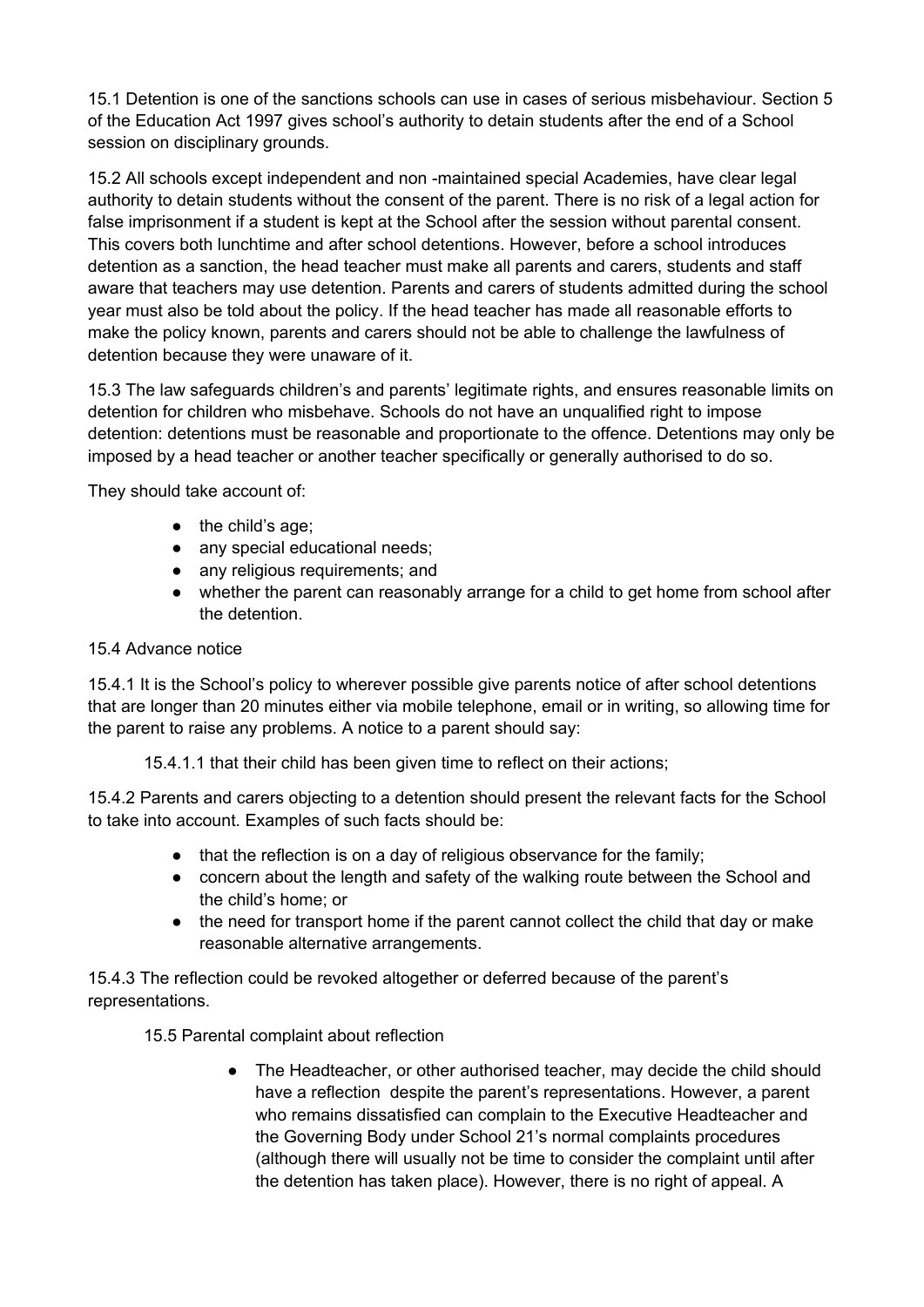Governing Body has no power to overturn a decision if they consider a complaint before the reflection takes place.

● A parent concerned about either the principle of reflection or how it is used can raise these concerns with the Executive Headteacher or the Governing Body, or both.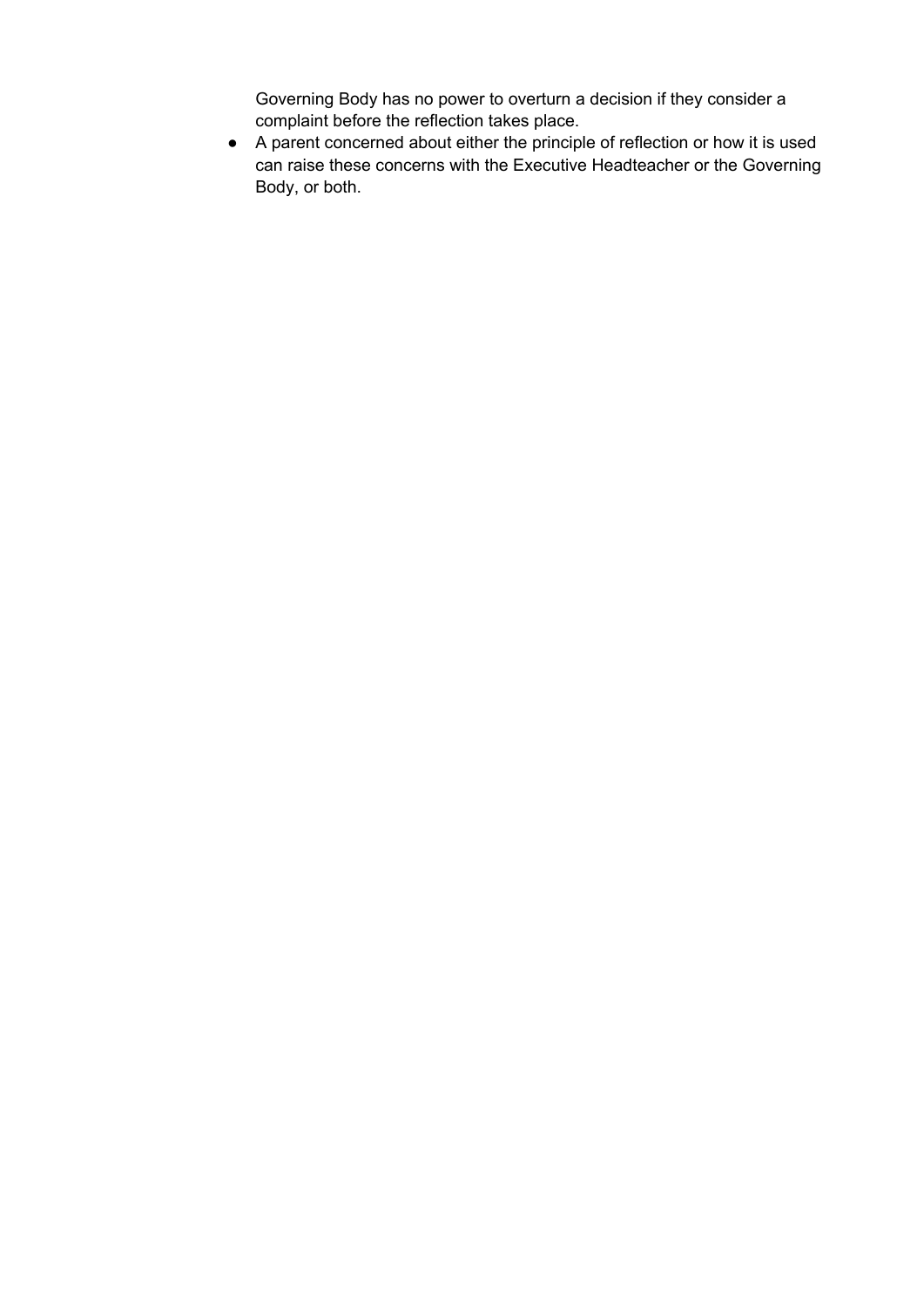15.6 Method of notifying the parent:

15.6.1 The law allows notice of a reflection to be given to a student's parent in various ways including:

- handing it to the parent;
- delivering or posting it to their last known address; or
- any other effective method such as 'student post', with a telephone call to the parent, or a text message or e-mail.

15.6.2 It should normally be unnecessary for a Headteacher to have to arrange for notice of detention to be served personally on the parent or to obtain acknowledgement of its delivery. This would mean that a School could never reasonably detain a student whose parent deliberately avoided receiving the notice or refused to respond to it. If the Headteacher has given the parent, whom the School believes has custody of the child, notice of a reflection ; the Headteacher should assume that the parent has received this even if there has been no response. School 21 will make all reasonable attempts to ensure that parents not only receive but understand the requirements – for example new arrivals (including refugees or people seeking asylum) who may not be aware of the school's rules or understand the education system in their child's new School.

#### 15.7 Who should receive the notice:

Notice must be given to the parent. Notifying one person who has parental responsibility for a child, even if more than one person has custody of the child, should be adequate. If a Headteacher/ Head of School had taken all reasonable steps to give notice to the parent with whom the child lived, it is doubtful whether a Court would be sympathetic to a false imprisonment claim based simply on the fact the Headteacher should also have given notice to someone else.

#### 15.8 Failure to attend a reflection

If a student fails to attend reflection for a disciplinary offence without reasonable excuse, the Headteacher/ Head of School will place the student in the Reset Room to allow them time to consider their conduct.

#### 15.9 Circumstances for not detaining a student

For certain children a reflection might never be reasonable however bad their conduct. For example, reflection could probably not reasonably be imposed on a child who lived far from the School, if the student's only means of travelling home was on a bus leaving at the end of the school day and there was no other way the student could get home. However, the onus is on parents and carers to demonstrate any unreasonableness about the proposed reflection. Simple inconvenience to parent or student in making alternative transport arrangements would not be sufficient reason to withdraw the reflection. If reflection is not possible, the Headteacher (or other authorised teacher taking the reflection) could consider reflection at lunchtime or another suitable sanction.

#### 15.10 Responsibility for travel arrangements

Although School 21 must have regard to the availability of suitable travel arrangements after a reflection, the responsibility for making those arrangements lies with the parent. The School does not have to pay.

15.12 Early morning, Saturday and holiday 'sessions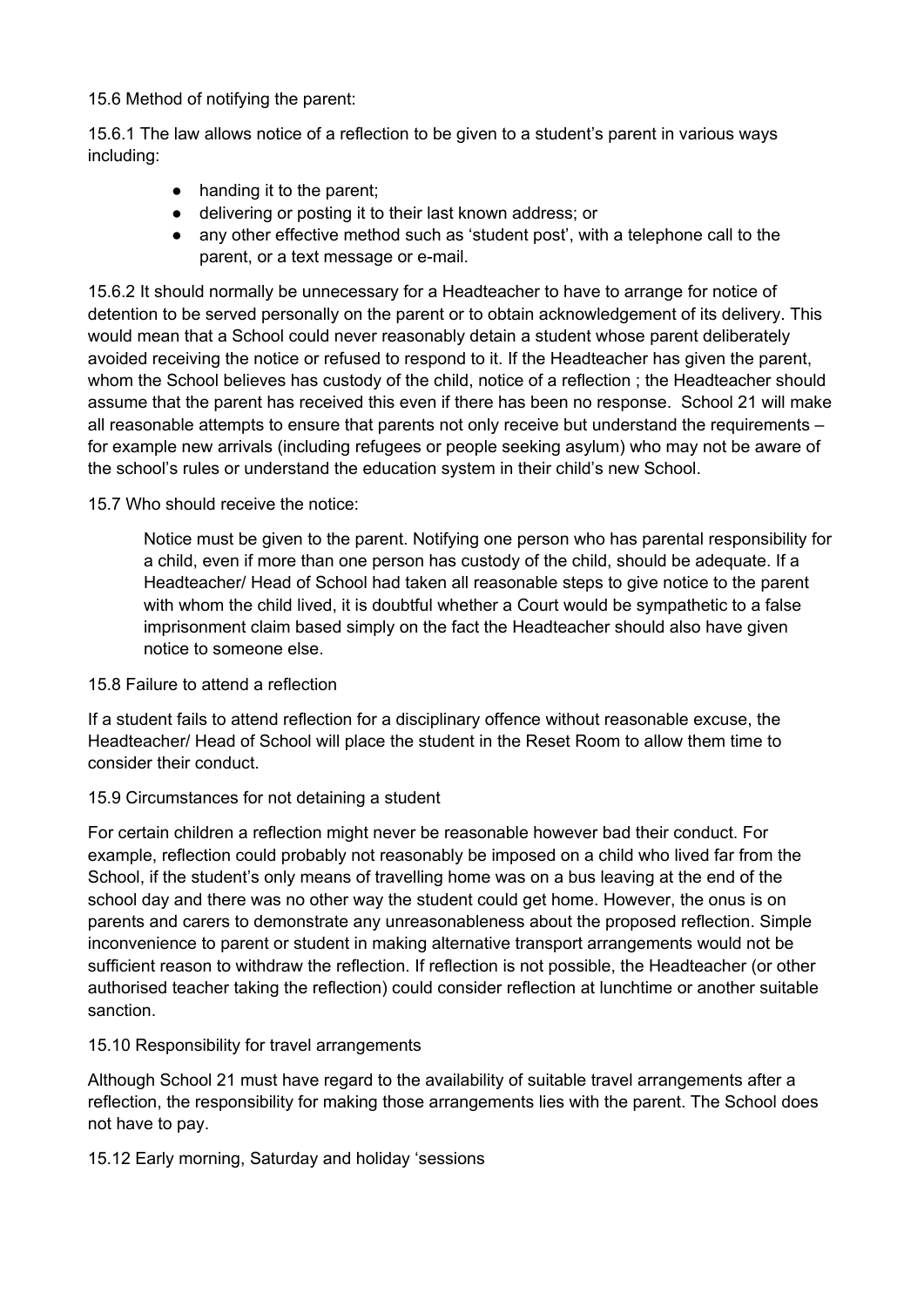The law allows Schools to use sessions other than at lunchtime or after school. For Saturday morning, early morning, or holiday sessions that students attend voluntarily, there can be no question of false imprisonment. Such sessions depend on the cooperation of the student and parent.

#### 15.14 Use of time

The time a student spends in reflection should be used constructively and to best effect. Teachers should consider appropriate work for students to undertake during the reflection. If the students needs to restore with a teacher, coach or PAC, it is the responsibility of the relevant member of staff to attend reflection to ensure that the restorative dialogue takes place.

#### **16. PROCEDURE FOR EXCLUSIONS**

The decision to exclude should not be made in haste. Where exclusion is being considered all evidence should be carefully considered and the decision communicated to parents/carers by telephone in the first instance to be followed by a letter. (School 21 will make reasonable effort to communicate by telephone.) If an exclusion is likely to occur as a result of actions towards the end of the day, the exclusion will be communicated as outlined above on the following day.

Please see the **[Exclusion](https://drive.google.com/file/d/1rTSMRsWKB3iRAjrQPvtiCt-2Q1tfREg4/view) Policy** 

#### **17. BEHAVIOURAL NEEDS**

17.1 We have a responsibility to cater for students with a variety of needs, from the most-able to the least from the best-behaved to the worst.

17.2 Within each of our classes we have students with emotional or behavioural difficulties. They may cause a problem by being overly confrontational and unable to control their anger, or they may be introverted and emotionally fragile. To enable those students with specific needs to conform to the standards expected within our school community we must be flexible in our approach to dealing with them, using a range of strategies.

17.3 We endeavour to use our values of humanity and integrity to offer assertive behaviour management– giving clear, sensible and consistent messages about what is expected of all our students, and by emphasising the positive rather than the negative. To achieve success and limit instances of exclusion and disruption to the school community, our approach to behaviour management is viewed in the same way as in other areas of School 21 life, with a keen awareness that "today matters" and adherence to equal opportunities, giving each student every chance to achieve success at a level appropriate to his/her capabilities and needs.

17.4 The above policy is not a practice statement. School 21 will judge each individual act on its own merits and deal with it accordingly.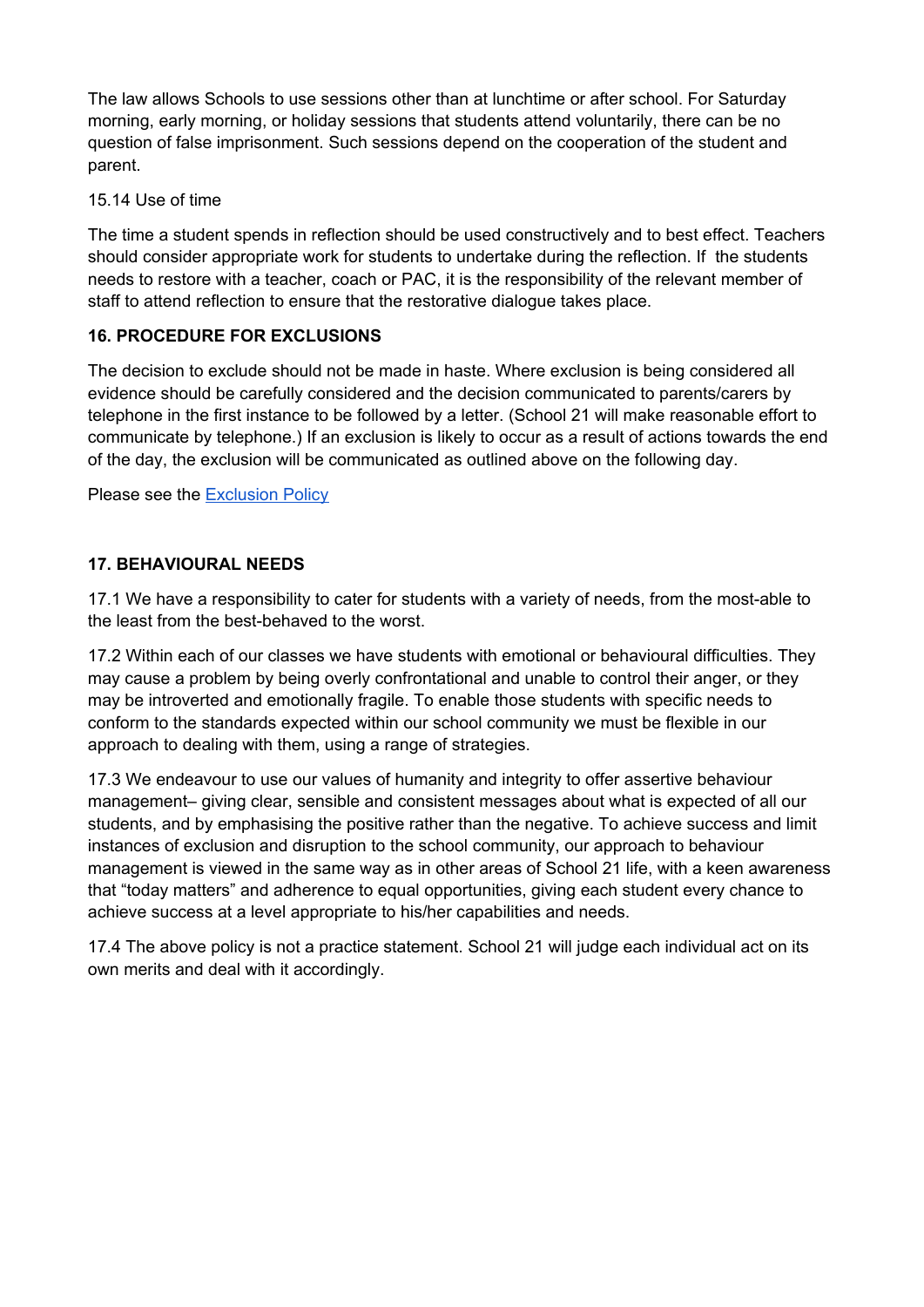#### **18. RESPONSIBILITIES**

#### 18.1 Governors' Responsibilities

Governors' responsibilities under this policy are to:

- monitor the working environment when visiting the School site;
- ensure that the budget allows for adequate resources to implement rewards and incentives across the; and
- play a part in celebrating student success by attending the Exhibitions of Beautiful Work.

18.2 Executive Headteacher's Responsibilities

The Executive Headteacher takes overall responsibility for the implementation and monitoring of this Policy by:

- line managing the Leadership Team;
- providing a good role model in dealing with staff, students and the community;
- establishing clear expectations through assemblies, communications with staff, students & the community, and by taking responsibility for serious behaviour issues;
- ensuring that School 21 has clear systems for recording and reporting issues and that staffing is in place for an effective response; and

taking a lead in recognising student achievement, contacting families as appropriate and ensuring that there are adequate resources to implement rewards and incentives across School 21

18.3 Leadership Team's Responsibilities

The Leadership Team's responsibilities under this Policy are to:

- communicate effectively with each other and make the Executive Headteacher aware of serious issues;
- support colleagues by accepting responsibility for student behaviour within their areas and by being visible within those areas and across the School as a whole;
- develop common systems for rewarding and highlighting student success;
- ensure that internal reports are completed and that action is taken;
- provide opportunities for students to become involved in activities and encourage them to participate in them and to take responsibility for their environment;
- regularly inform parents/carers of student success and involve them in issues as necessary; and

#### 18.4 Teachers' Responsibilities

Teachers' responsibilities under this Policy are to:

- accept responsibility for student conduct in lessons;
- involve students where appropriate in the running of the lesson;
- treat students with humanity and integrity, praising, thanking and rewarding them for their achievements;
- communicate achievements to parents;
- relate issues of inappropriate behaviour to their Coach or Head of Year;
- apply sanctions as appropriate;
- complete internal reports record issues and action taken and pass on to the appropriate person; and
- model appropriate behaviour and challenge students who are not meeting expectations.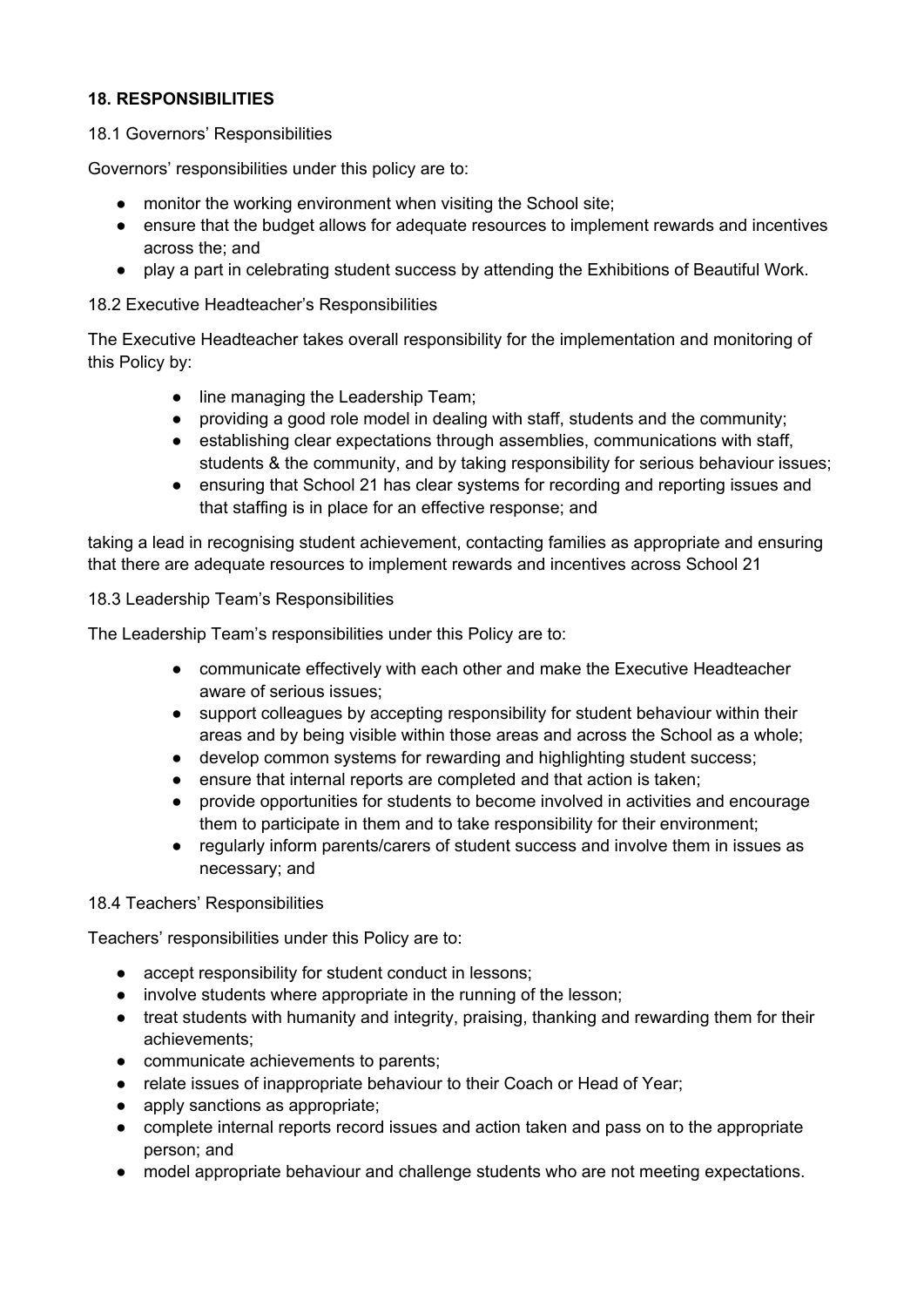18.5 Students' Responsibilities, Students' responsibilities under this Policy are to:

- be kinder than is necessary
- be ready to learn
- be ready for life

18.6 Parents' Responsibilities, Parents are responsible for supporting their children by:

- recognising achievement
- attending meetings organised by School 21; and
- supporting School 21 in resolving issues.

#### **Guidance that supports this policy**

The principles of this policy are supported and underpinned by the following documents:

[Maintaining](https://assets.publishing.service.gov.uk/government/uploads/system/uploads/attachment_data/file/488034/Behaviour_and_Discipline_in_Schools_-_A_guide_for_headteachers_and_School_Staff.pdf) Good Behaviour in Schools

**Screening and [confiscation](https://assets.publishing.service.gov.uk/government/uploads/system/uploads/attachment_data/file/674416/Searching_screening_and_confiscation.pdf)**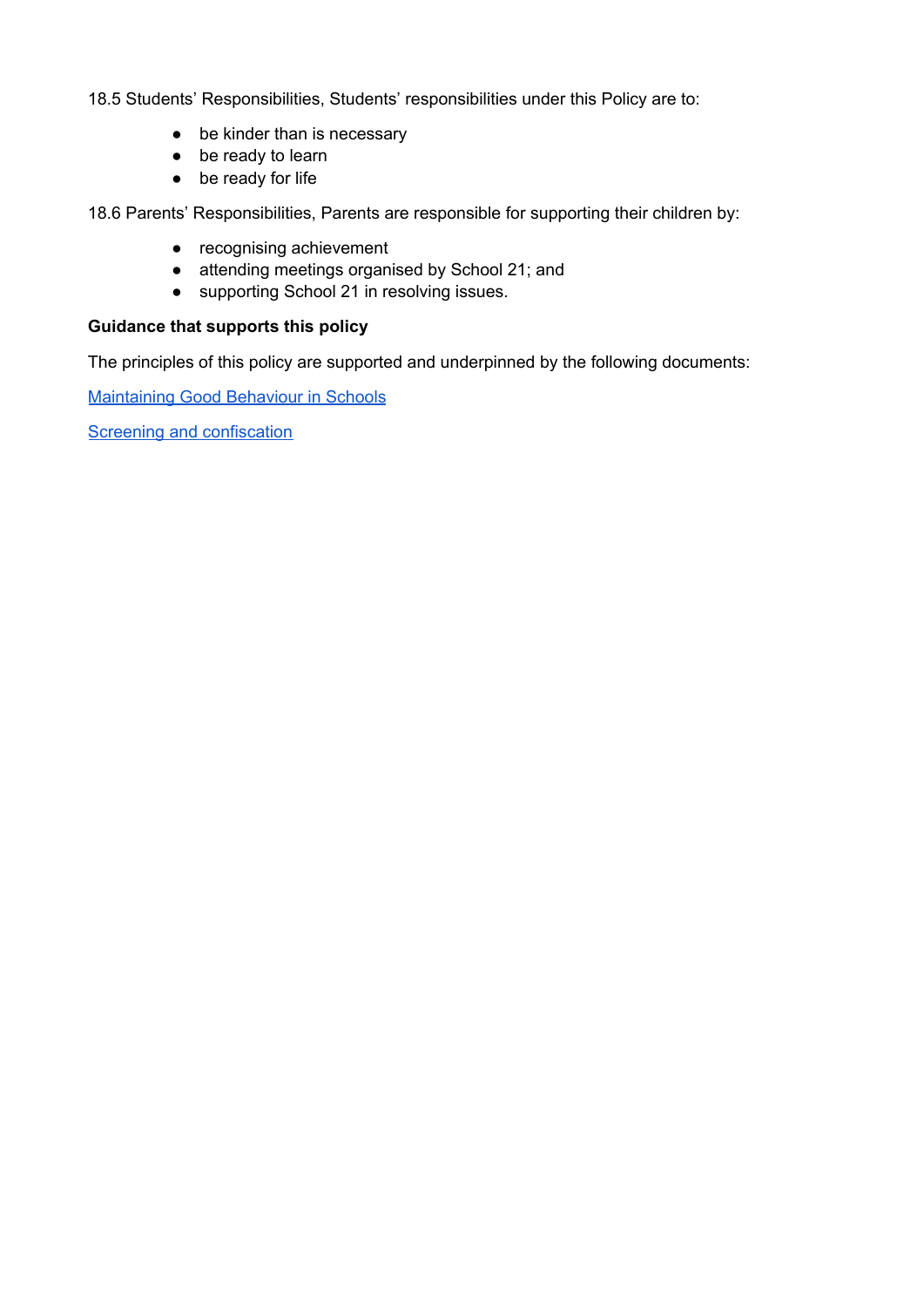#### **APPENDIX 1 - PRIMARY SCHOOL**

| <b>BEHAVIOUR FOR LEARNING</b>                                                                                                                                                                                                                                                     |                                                                                                                                                                                                                                                                                                                                                                                                                                                                                                                                                                                                |  |  |
|-----------------------------------------------------------------------------------------------------------------------------------------------------------------------------------------------------------------------------------------------------------------------------------|------------------------------------------------------------------------------------------------------------------------------------------------------------------------------------------------------------------------------------------------------------------------------------------------------------------------------------------------------------------------------------------------------------------------------------------------------------------------------------------------------------------------------------------------------------------------------------------------|--|--|
| <b>Always being kind and showing humanity</b><br><b>Always giving 100%</b><br><b>Above and</b><br>Always focused on learning<br>beyond<br>behaviour<br><b>Always being honest</b><br>Always being professional<br><b>Always using manners</b><br>Always showing our school values |                                                                                                                                                                                                                                                                                                                                                                                                                                                                                                                                                                                                |  |  |
| <b>Green behaviour</b><br>expectations                                                                                                                                                                                                                                            | Lining up professionally<br>Adhering to indoor noise levels:<br>$0 =$ silence<br>$1 =$ whisper<br>$2 =$ classroom talk<br>3 = unacceptable volume<br>Moving around the school in a professional manner<br>Focused on learning<br>Giving 100% and not giving up<br>Positive attitude (towards work, staff and other pupils)<br>Being involved<br>Always respecting others<br>Showing kindness, caring and friendship<br><b>Celebrating difference</b><br>Represent our school with pride<br>Looking after our school and equipment<br>Modelling positive behaviour<br>Showing our school values |  |  |
| <b>Amber</b><br>behaviours                                                                                                                                                                                                                                                        | <b>Calling out</b><br>Talking over others<br>Not adhering to the expected noise levels<br>Incomplete work due to talking/disruption<br><b>Distracting other students</b><br>Not listening to instructions from an adult<br>Refusing to attempt work - not showing a growth mindset<br>Not showing the school values                                                                                                                                                                                                                                                                            |  |  |
| <b>Red behaviours</b>                                                                                                                                                                                                                                                             | Persistent amber incidents<br>Rudeness/impoliteness to adults or other students<br>Not following instructions<br>Running from staff<br>Throwing/misuse of resources                                                                                                                                                                                                                                                                                                                                                                                                                            |  |  |
| Zero tolerance                                                                                                                                                                                                                                                                    | <b>Violent behaviour</b><br><b>Aggressive behaviour</b><br><b>Inappropriate language or swearing</b><br><b>Stealing</b>                                                                                                                                                                                                                                                                                                                                                                                                                                                                        |  |  |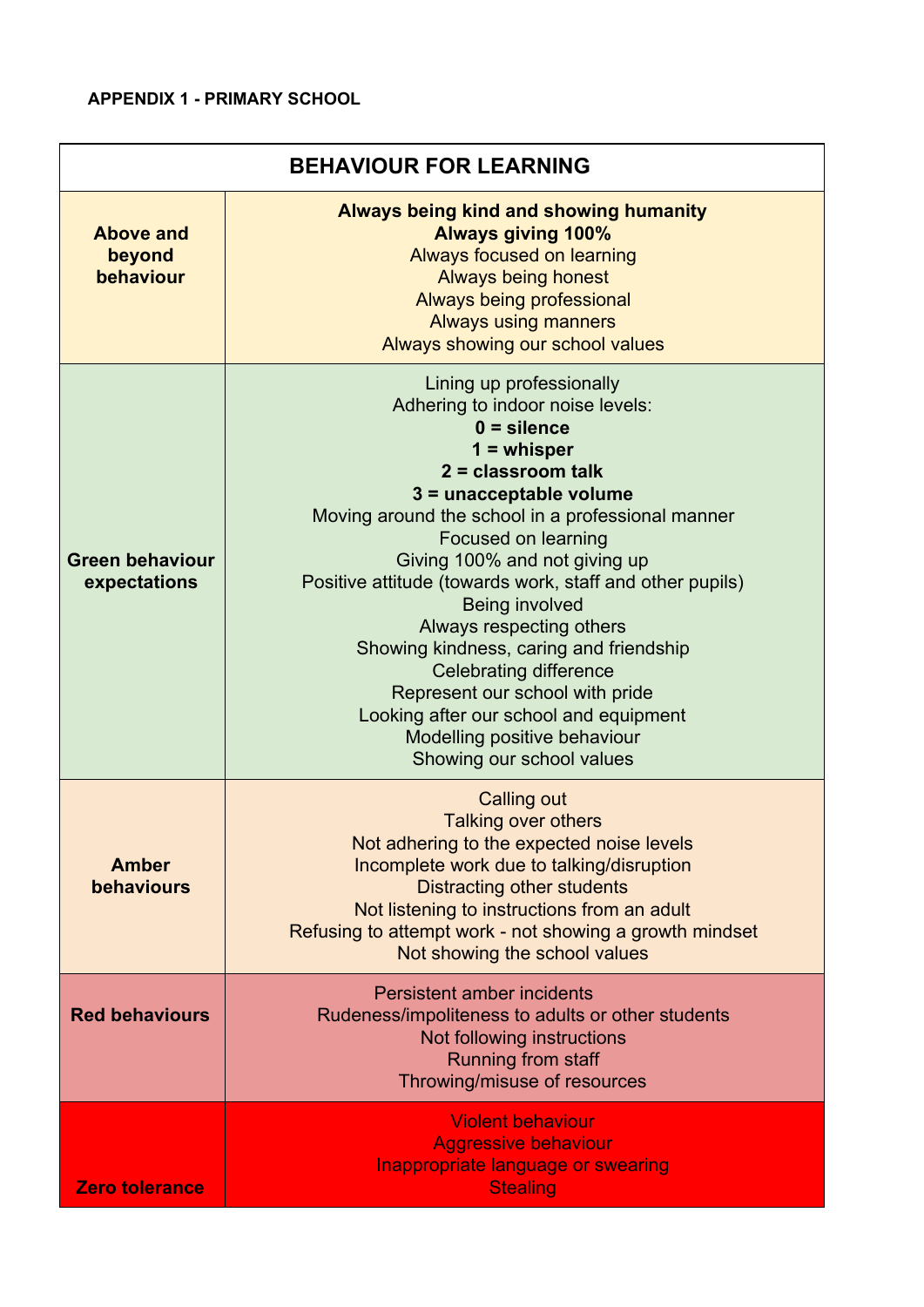| <b>behaviours</b> | <b>Bullying</b>                                        |
|-------------------|--------------------------------------------------------|
|                   |                                                        |
|                   | Insulting someone's gender                             |
|                   | Insulting someone because of a disability              |
|                   | Insulting someone because of their race                |
|                   | Directly disobeying an adult's instructions            |
|                   | Causing deliberate damage to resources/school property |
|                   | Causing deliberate damage to other people's belongings |

| Order of consequences           |                                                                                                                                                                                                                                                                                                                                                                                                                                                                                                                                                                                                                                                          |  |  |
|---------------------------------|----------------------------------------------------------------------------------------------------------------------------------------------------------------------------------------------------------------------------------------------------------------------------------------------------------------------------------------------------------------------------------------------------------------------------------------------------------------------------------------------------------------------------------------------------------------------------------------------------------------------------------------------------------|--|--|
| Green                           | IF ON GREEN AND DISPLAYING AMBER BEHAVIOUR<br>First verbal warning, clearly explaining the behaviour that needs to be<br>$\bullet$<br>changed<br>Second verbal warning, making consequences clear that moving to<br>$\bullet$<br>Amber is the next step                                                                                                                                                                                                                                                                                                                                                                                                  |  |  |
| Amber                           | <b>IF BEHAVIOUR CONTINUES</b><br>Reflection time in classroom - up to 5mins (table/chair away from the<br>class)<br>Teacher and pupil to discuss the behaviour using the reflection questions<br>$\bullet$<br>After reflection students return to lesson - focus is now on ensuring<br>green behaviours are displayed<br>If amber incidences are becoming persistent/impacting learning, a parent<br>$\bullet$<br>meeting will be held with class teacher                                                                                                                                                                                                |  |  |
| Red                             | <b>IF BEHAVIOUR CONTINUES</b><br>Sent to buddy class for further reflection time<br>$\bullet$<br>Buddy class teacher to discuss the behaviour using the reflection<br>$\bullet$<br>questions after the set time<br>10mins of break play/lunch play missed by sitting to the side of<br>$\bullet$<br>playground/on the time out bench/completing any missed work<br>(supervised by adult)<br>If red incidences are becoming persistent/impacting learning, a parent<br>$\bullet$<br>meeting will be held with class teacher                                                                                                                               |  |  |
| <b>ZERO</b><br><b>TOLERANCE</b> | Headteacher / member of SLT called to speak to the child.<br>$\bullet$<br>A member of SLT to call parents - meeting may be made to discuss<br>$\bullet$<br>behaviour.<br>Zero tolerance can come from either repeated 'red' behaviours or a one<br>off instance/situation.<br>Zero tolerance behaviours could lead to the following actions:<br><b>Mentoring put in place</b><br>$\bullet$<br><b>Playtime/s being missed</b><br>$\bullet$<br>On report for a week monitored by class teacher and a member of SLT<br>$\bullet$<br>No after school clubs allowed<br>$\bullet$<br>Internal exclusion<br>$\bullet$<br><b>External exclusion</b><br>$\bullet$ |  |  |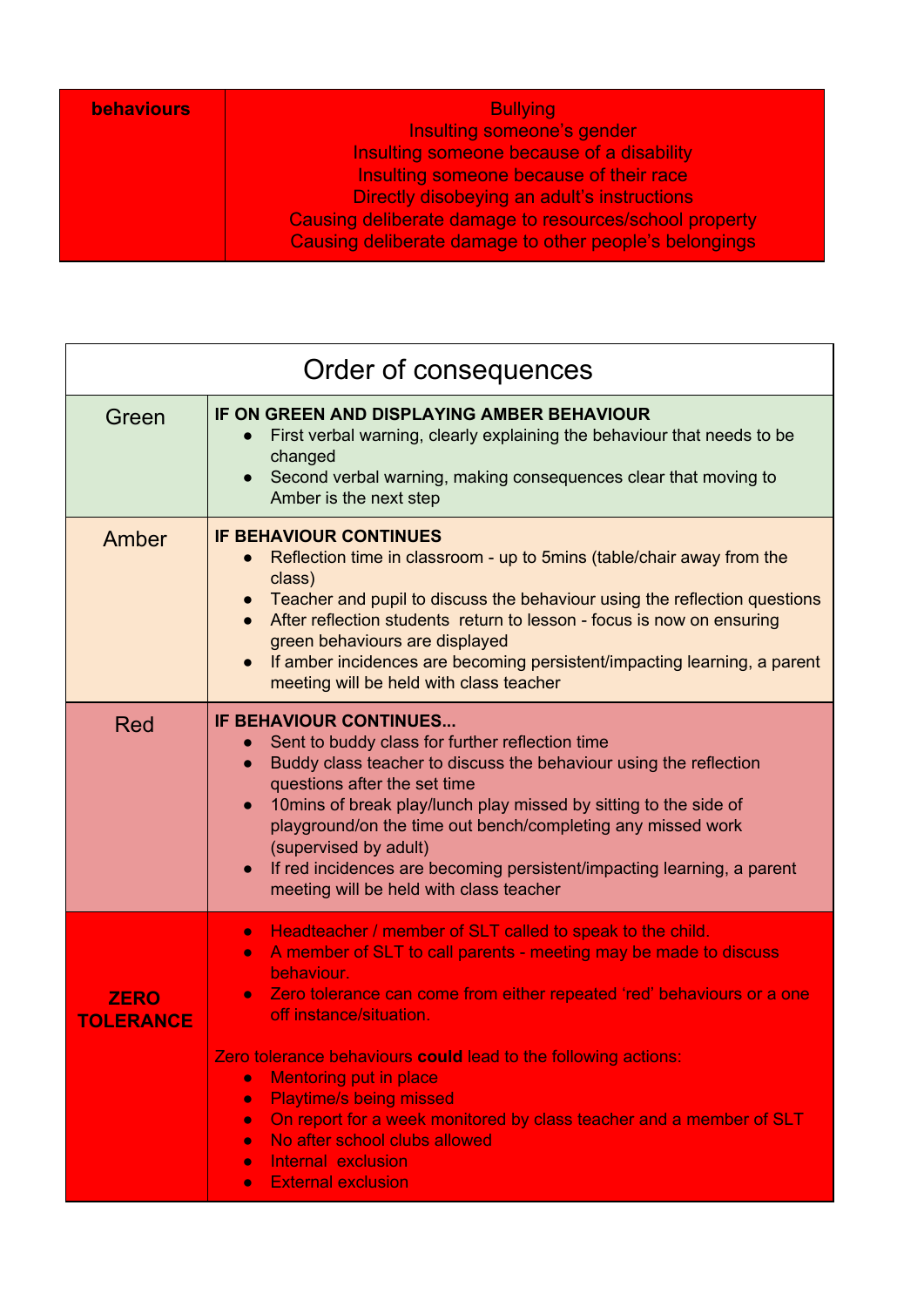\* This consequence chart is not exhaustive of all types of behaviour that could be displayed within the school. This policy sits in conjunction with the School culture and behaviour for learning policy and Preventing bullying policy (which both can be found on the school's website<https://www.school21.org.uk/policies> )

| <b>REWARDS FOR TARGET BEHAVIOUR</b> |                                                                                                                                                                                                                                                                                                                                                                      |  |  |
|-------------------------------------|----------------------------------------------------------------------------------------------------------------------------------------------------------------------------------------------------------------------------------------------------------------------------------------------------------------------------------------------------------------------|--|--|
| <b>Green and Gold</b>               | • Positive praise<br>$\bullet$ Shine<br>• Name on the above and beyond board<br>• Stickers<br>• Postcards home (from teacher, PAC, SLT)<br>• Visiting other teachers / SLT to celebrate success<br>• Extra responsibilities in class (jobs)<br>• Leading the line<br>• Phone call home (from teacher, PAC, SLT)<br>• Certificates in assembly<br>• Child of the term |  |  |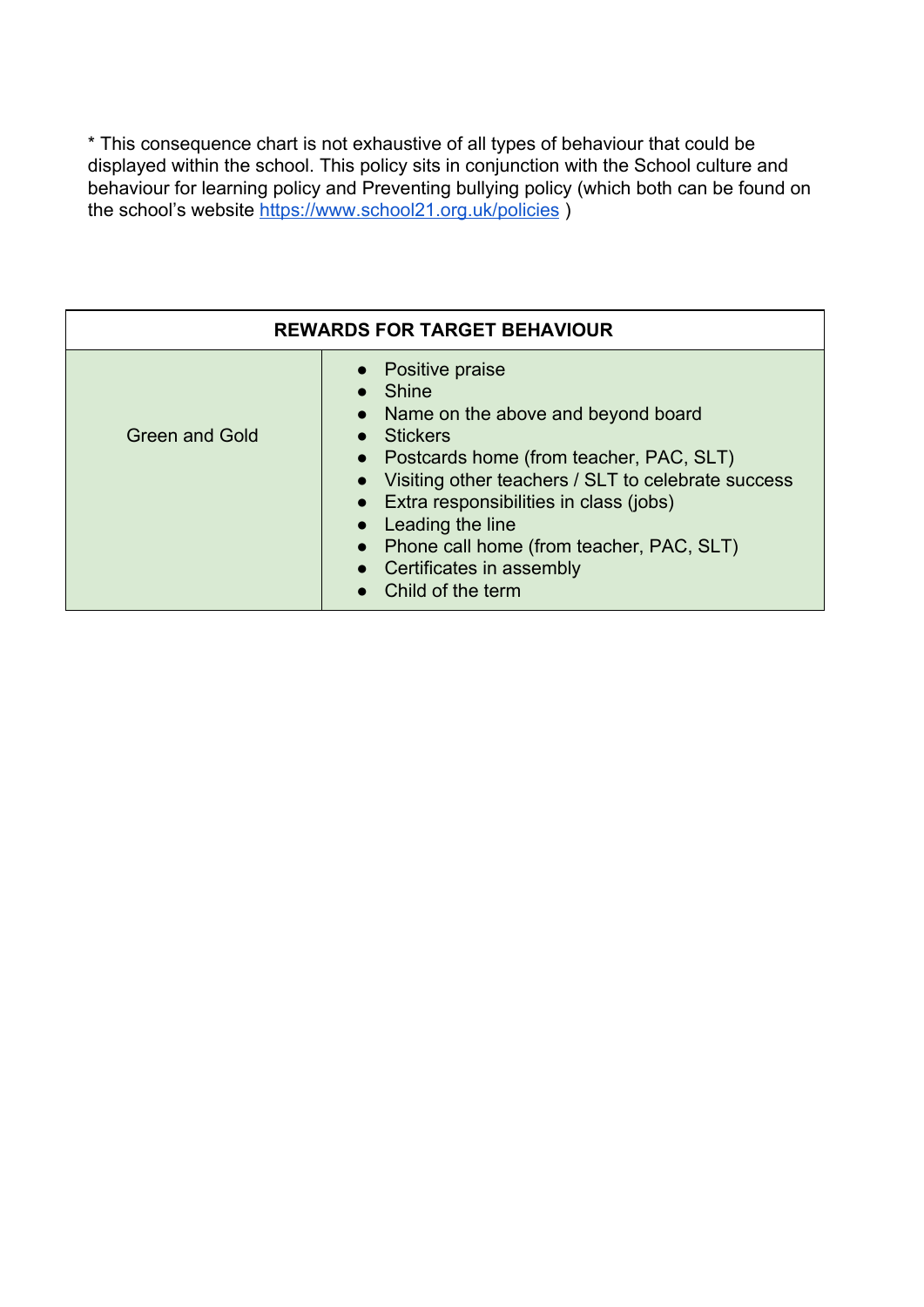#### **APPENDIX 2 - MIDDLE SCHOOL**

#### **Middle School Culture & Behaviour Policy**

Our school strives to create a calm, engaging, stimulating and safe

environment which enables and empowers pupils to learn and develop as people. Every member of staff is responsible for the guardianship of this culture. Our culture is grown from consistency in high expectations and robust systems to support all. At a critical and potentially turbulent time in our pupil's personal, social-emotional and physical development, our school will expect the best from each and every child, and provide support, guidance, understanding and compassion when challenges arise. Staff model the behaviour they expect in pupils.

#### **Expectations of all adults:**

- Adult behaviour is always calm and consistent
- First attention is always given to best conduct
- Routines are relentless, visible consistencies (whole school) are upheld
- Difficult conversations are scripted and supported when needed
- Restorative conversations take place when commitments have been broken
- Recording systems are followed as per this policy

#### **School 21 Values:**

| <b>Our School Values</b>                       |                                       |                                        |                                 |                                          |
|------------------------------------------------|---------------------------------------|----------------------------------------|---------------------------------|------------------------------------------|
| <b>Community</b><br>We build strong<br>circles | <b>Humanity</b><br><b>Choose Kind</b> | <b>Openness</b><br>Reflect and<br>Grow | <b>Responsibilit</b><br>Step Up | <b>Excellence</b><br>Above and<br>Beyond |

The five values are referred to consistently and regularly by all staff. Throughout the year, explicit teaching around each value happens in coaching sessions and assemblies, and is mirrored in all lessons and activities around the school.

#### **The Middle School Behaviour Approach:**

| <b>Above and</b><br><b>Beyond</b> | - Nominee / recipient at Annual Awards<br>- Recognition achievement badges (25, 50, 75, 100, 150 names)<br>- Above and beyond Out and About selection (delivered at school until trips<br>can happen)<br>- 100% attendance & punctuality pins<br>- 100% attendance & punctuality trips |  |  |
|-----------------------------------|----------------------------------------------------------------------------------------------------------------------------------------------------------------------------------------------------------------------------------------------------------------------------------------|--|--|
|                                   | - Millionaire Readers Club<br>Above and Beyond Out and About: Each month, coaches choose 1 student<br>who has consistently gone 'above and beyond' in all the commitments.<br>Teachers are welcomed and encouraged to email coaches with<br>recommendations.                           |  |  |
|                                   | <b>Recognition Badges: Names on the community recognition board are</b><br>monitored by the pastoral team. When students hit milestones, they earn<br>coloured pins.                                                                                                                   |  |  |

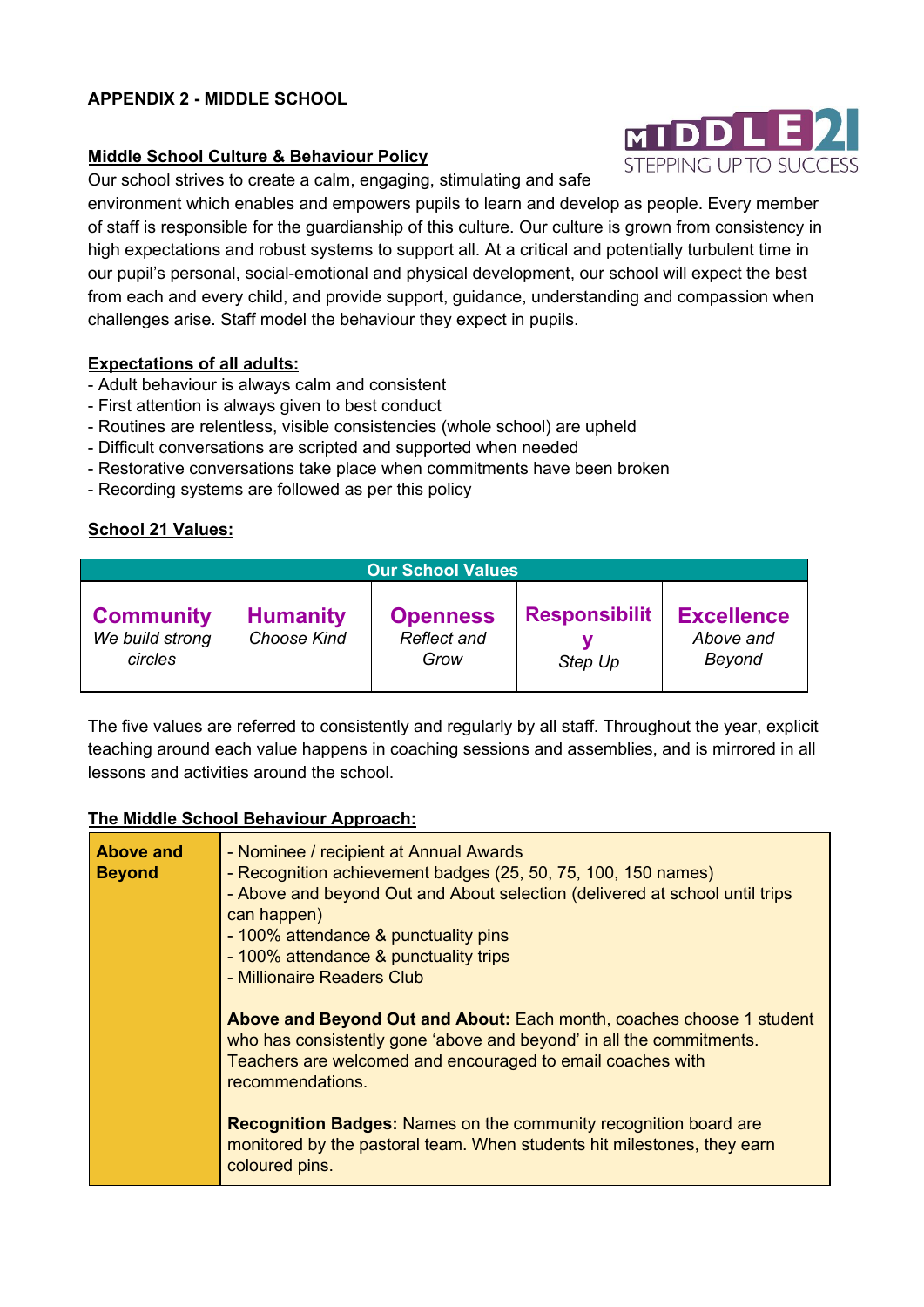| <b>Recognition</b> | - Postcards home<br>- Phone calls home<br>- Positive praise<br>- Name on the class recognition board<br>- Name on the community recognition board<br>- Sent to other teachers to show work<br>- Sent to SLT to show work<br>- Stamps / stickers / comments in books and on work<br>- Positions of responsibility in class / around the school                                                                                                                                                                                                                                                             |
|--------------------|-----------------------------------------------------------------------------------------------------------------------------------------------------------------------------------------------------------------------------------------------------------------------------------------------------------------------------------------------------------------------------------------------------------------------------------------------------------------------------------------------------------------------------------------------------------------------------------------------------------|
|                    | <b>Community Recognition board:</b> Each day in the briefing notice a code is<br>supplied for www.menti.com. Enter this code into the website or the app on<br>devices to enter student's names. Ensure students are being recognised for<br>exemplary behaviour.                                                                                                                                                                                                                                                                                                                                         |
|                    | <b>Recognition boards:</b> For recording names in classrooms. Names are only to<br>be on display for positive recognition. If you need to keep a record of students<br>who need follow up from incidents / recording on SIMs etc, please make a<br>note of this privately instead of for all students to see. Recognition boards can<br>be created in any style that is functional and aesthetically pleasing in the<br>classroom environment.                                                                                                                                                            |
|                    | <b>Coaching books (all years):</b> Each coaching group will have an A5 exercise<br>book which teachers can use to record how their lessons have gone and<br>name students for recognition or need follow up. These books are important to<br>maintain as they empower the coaches to support and celebrate students in<br>the wider school context. Be mindful that coaching books should not be<br>carried by students - a student may have the job of collecting it if their lesson<br>is away from their coaching room and it is required. Alternatively, teachers<br>should email updates to coaches. |
|                    | <b>Postcards:</b> Postcards can be sent to students and are a powerful way to<br>recognise positivity and also create positive relationships with home.<br>Postcards can be written and left in the tray in C7a - these will be addressed<br>and posted to save the teacher's time. The Pastoral Team will record<br>postcards on SIMs as well for students.                                                                                                                                                                                                                                              |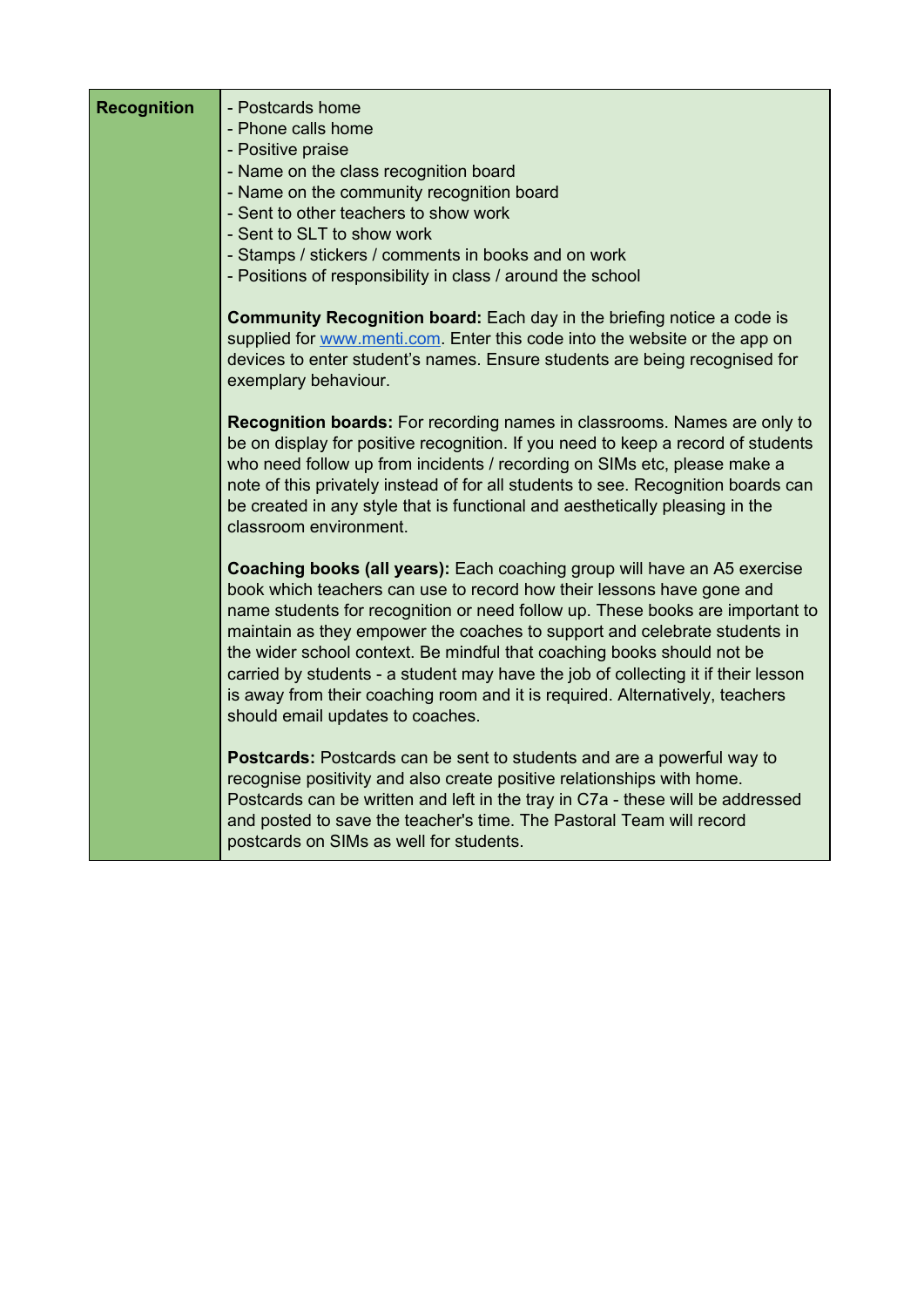| <b>Compromised</b><br><b>Values</b>  | Acknowledge: Recognise a group or individual who is demonstrating the<br>behaviour you are seeking; use physical proximity and other non-verbal cues<br>to support.<br>Always recognise corrections in behaviour.<br><b>Reminder:</b> Remind the student of the specific behaviour needed, privately<br>wherever possible. Repeat reminders if necessary, take the initiative to keep<br>things at this stage.<br>Final Caution: A clear, verbal caution delivered privately, the clear<br>consequence of what will happen next - use the 'I notice' microscript at this<br>point.<br><b>Microscript:</b><br>I notice (you are still calling out, under the table, wandering around the room<br>etc)<br>It's our value of ____that you need to show now. (humanity, excellence,<br>responsibility etc)<br>The next step will be (move seats, stay back for 2 mins, have reflection,<br>catch up on your work at break time)<br>Remember when (recount a positive for the student), that is what I need to<br>see.<br>Thank you for listening. (allow take up time)<br>*Time Out: A short time (up to 5 minutes) in a space away from the other<br>students (at the back of the room0.<br>*Parking: If behaviour continues, student may be parked in a support<br>classroom. They must be sent with work that they can complete<br>independently. They are not able to be parked without work provided.<br>Teachers should always have ready materials for parking, even when teaching<br>oracy-based or practical lessons. During this time, Parking must be within<br>the same year group bubble for Years 6-8 and outside the classroom for<br>year 5.<br>*Active Classroom Support (ACS)I: If a student is demonstrating unsafe<br>behaviour, or behaviour at a level that makes learning impossible, teachers<br>may call for ACS. A member of the Pastoral team will either come to support in<br>the class or collect the student as appropriate.<br>*These instances must be recorded on SIMS. See the 'Recording' section of<br>this policy for guidance. |
|--------------------------------------|-------------------------------------------------------------------------------------------------------------------------------------------------------------------------------------------------------------------------------------------------------------------------------------------------------------------------------------------------------------------------------------------------------------------------------------------------------------------------------------------------------------------------------------------------------------------------------------------------------------------------------------------------------------------------------------------------------------------------------------------------------------------------------------------------------------------------------------------------------------------------------------------------------------------------------------------------------------------------------------------------------------------------------------------------------------------------------------------------------------------------------------------------------------------------------------------------------------------------------------------------------------------------------------------------------------------------------------------------------------------------------------------------------------------------------------------------------------------------------------------------------------------------------------------------------------------------------------------------------------------------------------------------------------------------------------------------------------------------------------------------------------------------------------------------------------------------------------------------------------------------------------------------------------------------------------------------------------------------------------------------------------------------------------------------------------------|
| <b>Consequence</b><br>s/ Restoration | Time Out: Teachers should follow up with Time Outs in real time where<br>possible (eg. 2 minute conversation, guided by reflection questions, when<br>coming back into the classroom or at the end of the lesson where possible). If<br>this is not possible, students can be sent to Reflection at break or lunch so<br>that a teacher can meet them there to have this conversation.<br>For now, Reflection is on a Year group bench in the designated play<br>zone for that Year group bubble. Year 5 will facilitate this in house.<br><b>Parking:</b> If a student is parked more than twice in a day (from seperate<br>lessons), the coach, class teacher or Pastoral Team will contact home and the<br>student will be on report for disruption to learning for the next 5 school days. If<br>the report is failed, SLT will make a further decision regarding Internal                                                                                                                                                                                                                                                                                                                                                                                                                                                                                                                                                                                                                                                                                                                                                                                                                                                                                                                                                                                                                                                                                                                                                                                    |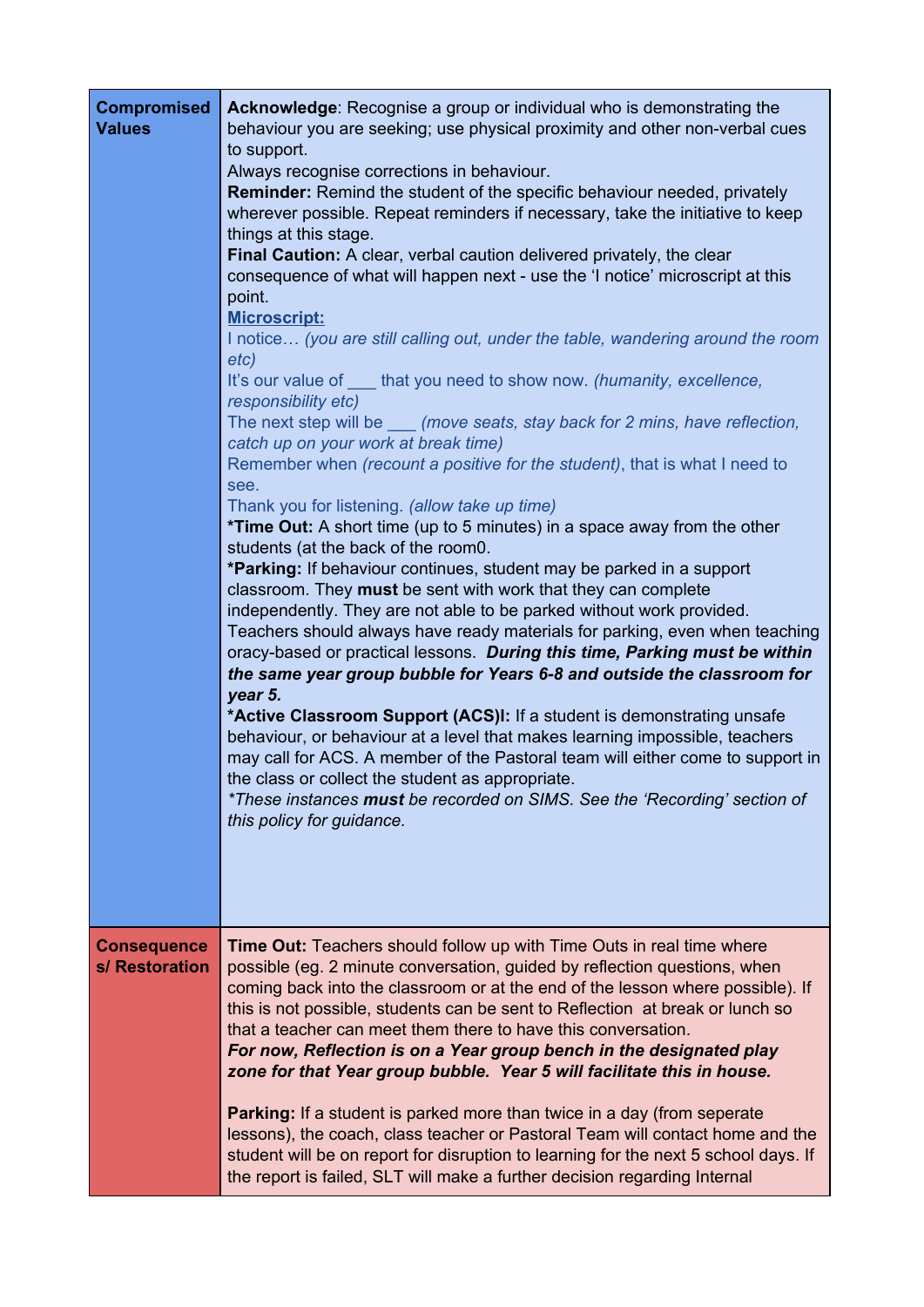#### Exclusion.

*During this time, parking can be used in Years 6-8 using 'buddy classrooms' within the same year group. Year 5 students can work directly outside their classroom in the Middle School Courtyard, as a time out.*

**Active Classroom Support (ACS) :** The Pastoral Team is available to respond to requests for classroom support, which may result in a student being removed from the lesson. If a student needs to be removed, a phone call to the parent from the teacher / coach is necessary. After serious incidents, the Pastoral Team and/or SLT can support with this.

**Break/Lunch Reflection:** Reflection is primarily a space for teachers who need to hold restorative conversations with students but have limited time during the day / after the specific lesson. It can also be a space for students to reflect on an issue which has happened. The teacher who is responsible for sending the student to Reflection must ensure that the child is clear on why they are attending and for how long. Teachers need to be mindful of the number of students they send to Reflection and should always **check the register** before adding students to it. If it is a group of children (more than 2) who need to miss break or lunch, teachers need to facilitate this themselves in a different space.

*For the short term, Reflection will be held in year group pods on an allocated bench in their playground zone for that day. In the event of wet play, students will sit at their allocated year group bench in the Middle School Courtyard.*

**Report:** Students can be placed on a monitoring report by the Head of Year, Pastoral Team or SLT. These can be selected to cater specifically to the area the student needs to work on (eg. kindness, focus in class, uniform, punctuality, break and lunchtime conduct, subject specific etc.) The report is positively framed for the student; they collect P (progressing) and S (successful) marks for each relevant period. An N (not successful) mark on a report will result in the student staying behind after school for 15 minutes per N mark for students in Year 7 and 8. For Year 5 and 6 students it is 15 minutes per N mark at their next break and lunch. The teacher who gave the student the N mark should meet the student at this time to have a restorative conversation. The Pastoral Team can support with this if necessary. *For the time being, reports will all be electronic documents.*

**Reset Room:** Students are placed in reset after serious incidents or for a decided period following or during an investigation of an incident. SLT or the Pastoral Leads must make this decision - staff should not send students directly to the reset room and must follow the registration process. *During this time - the Reset room will be closed physically and arrangements will be made on a case by case basis.*

**Internal Exclusions:** Internal exclusions may be set following an incident and investigation. SLT make the final decision on internal exclusions. Teachers are reminded that if they are not prepared to have a student in their class, this must be clearly communicated prior to the lesson - **refusing a child at the**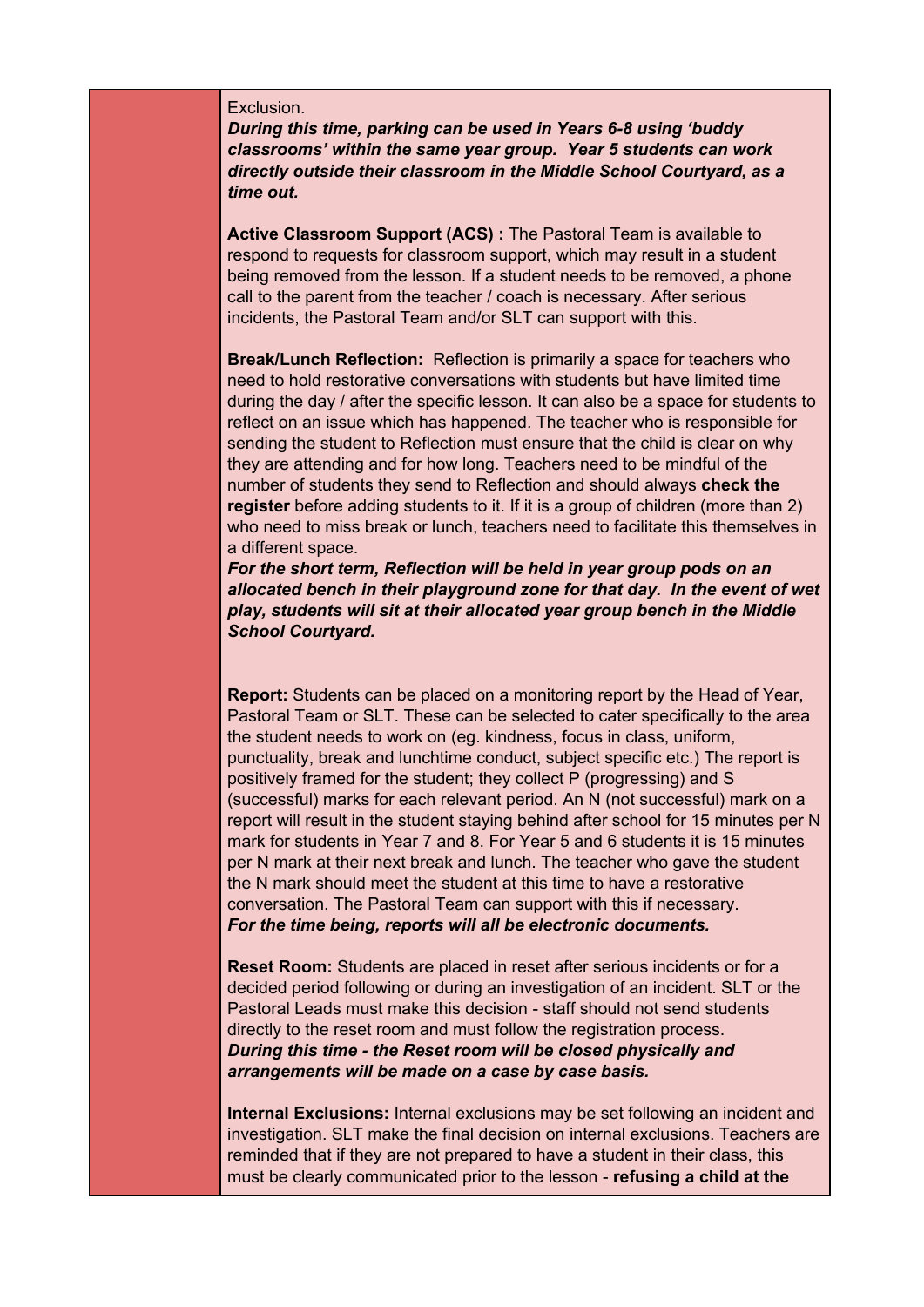**door is not acceptable.** You may organise another member of your department / year group to have the student in their lesson, but reasonable effort to restore with the student must be made before the following session. This should be recorded as a parking on SIMs if they are sent to another class for your lesson.

**Fixed Term Exclusions (FTE's):** SLT are responsible for making the decision on an external exclusion, in line with the whole school policy, available on the website and here. Year group leads will follow up with staff regarding supplying work for students on exclusion. Please be aware that it is a legal requirement for the school to provide work to students on exclusion; we ask that staff send through work as quickly as possible.

#### **RESTORATIVE CONVERSATIONS:**

Following up behaviour issues with students is an integral part of our culture for which everyone is responsible. The setting, length of meeting and people involved in the meeting will vary depending on the situation. If you feel you need support with any restorative conversation, please ask a member of the team you'd feel comfortable with, a pastoral lead or another member of the leadership team.

*Points to remember:*

1) Don't sit behind a desk or on it during the conversation

2) However irritated you are / were with the behaviour that provoked the meeting, try to focus on the outcome you want

3) Reserve enough time for the meeting – 'I've only got 5 minutes…' is not good enough. Set aside 15 minutes – it might not take this long, but this means rushing is avoided.

- 4) Resist the urge to take a lot of notes. This is not conducive to thinking and speaking freely.
- 5) Consider having a glass of water ready for the student.
- 6) Leave the door to the room open while you have the meeting.
- 7) Be really careful not to use judgmental language. This will taint the conversation and encourage a purely defensive reaction from the child.

8) Resist any interruptions with 'This is a really important meeting – can I see you later?'

9) Don't nit-pick uniform, tie, coat, hat and so on at the beginning of the meeting. It will set you off in the wrong direction.

10) End the meeting well. Plan how you are going to bring things to a conclusion. Take care not to open up other business at the close.

| <b>Restorative Questions</b> |                                                                 |  |
|------------------------------|-----------------------------------------------------------------|--|
| 1)                           | What happened?                                                  |  |
| 2)                           | How were you feeling / what were you thinking at the time? Now? |  |
| 3)                           | Who has been affected? How?                                     |  |
| 4)                           | What should we do to put things right?                          |  |
| 5)                           | What can we do differently in the future?                       |  |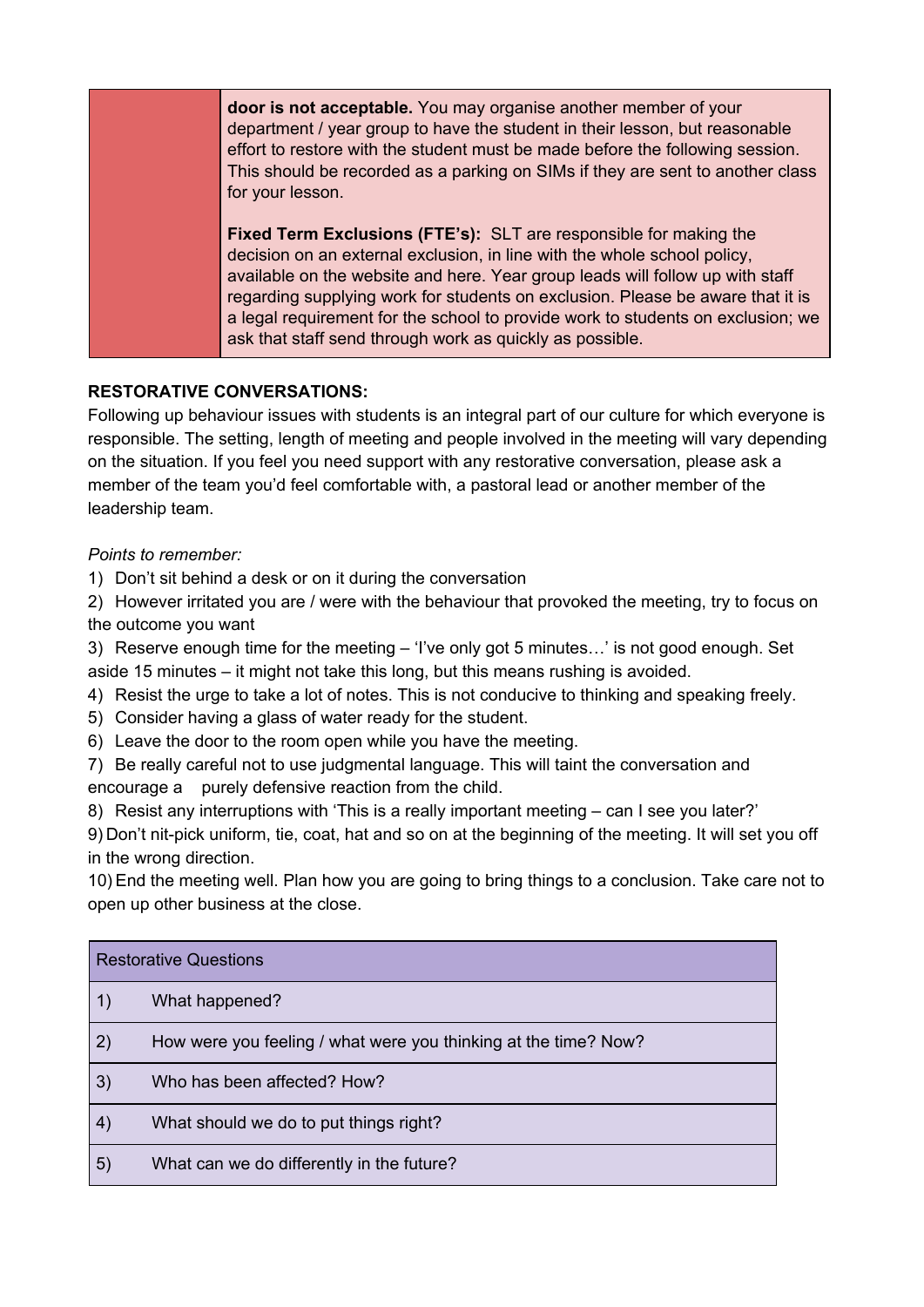#### **LATENESS:**

Students arriving late to school will sign in at the front office. A list of students who arrive late is shared daily - the Pastoral Team will follow this up with family and liaise with the EWO where needed. Students must be in lessons and ready to learn within 3 minutes of the start time (to allow travel between locations in the school). Teachers should always mark students with an L who arrive after this time. The Pastoral Team will monitor repeated late marks and students may be put onto a late report. Students found to be deliberately avoiding class (truanting) will be followed up by Heads of Year and SLT.

#### **UNIFORM:**

Students have their uniform checked at the door by teachers. If they are missing a piece of uniform, they may borrow a spare item / have their missing piece logged. Students with incorrect uniform are recorded [here.](https://forms.gle/gkjxUc9t5t8dQHKTA)

This [letter](https://docs.google.com/document/d/1GhZuZ0Pj6wa3z7D4EoX3z6tS2EyMZyYB3CYuatK6V_s/edit) can be sent home as a reminder to parents at this point. Further infraction after this results in a phone call home. The student will also be put on a report. **Sensitivity around uniform is always protocol, however. Conversations with families must take place in conjunction with sanctions to ensure providing new uniform is not creating genuine hardship.**

#### **MOBILE PHONES:**

Mobile phones and earphones are brought to school at the risk of the student. They **must** remain switched off and in bags from when a student enters the school gates at the start of the day. Year 5 and 6 teachers have lock boxes in their rooms where phones can be left in the morning. There are also lock boxes in the Middle Pastoral office (C7a) for Year 7 and 8 phones. If a student is seen with a phone out at any point, teachers are to confiscate these and deliver to C7a where they can be collected at the end of the day. Any student who is found with their phone out repeatedly will need to leave their phone in the office daily. Parents will be contacted regarding this. *During this time, only students should physically touch their phones and they should wash their hands after using the lock box.*

#### **IPADS:**

The full policy on iPad use is available here. Students are only to use their iPads in lessons, as tools for learning with the teacher's permission and supervision. They may also use these at wet breaks and lunches, with teacher's permission and supervision. Students should never have their iPads out in the corridors or playgrounds. Any student found with their iPad out at these times will have it confiscated. Confiscated iPads should be taken to the IT Department for safekeeping. The student can collect this at the end of the day, however must have a note giving permission to collect from their HOY or an SLT member. Repeated misuse will result in the iPad being stored in the Middle Pastoral Office and only being given to the student for use in specific classes. *During this time, students will take their own devices to the IT office and must clean their hands.*

#### **CORRIDOR CONDUCT:**

In the Middle School all staff and students should walk around the outside of the courtyard and not across it. Students should adhere to the appropriate noise level, which is at Level 1. If a lesson is taking place in the courtyard area, all students and staff should be at Level 0 when passing. Students are not to be outside of their classroom at anytime unless they have permission from their teacher. *During this time, we will not use corridor passes/ lanyards.*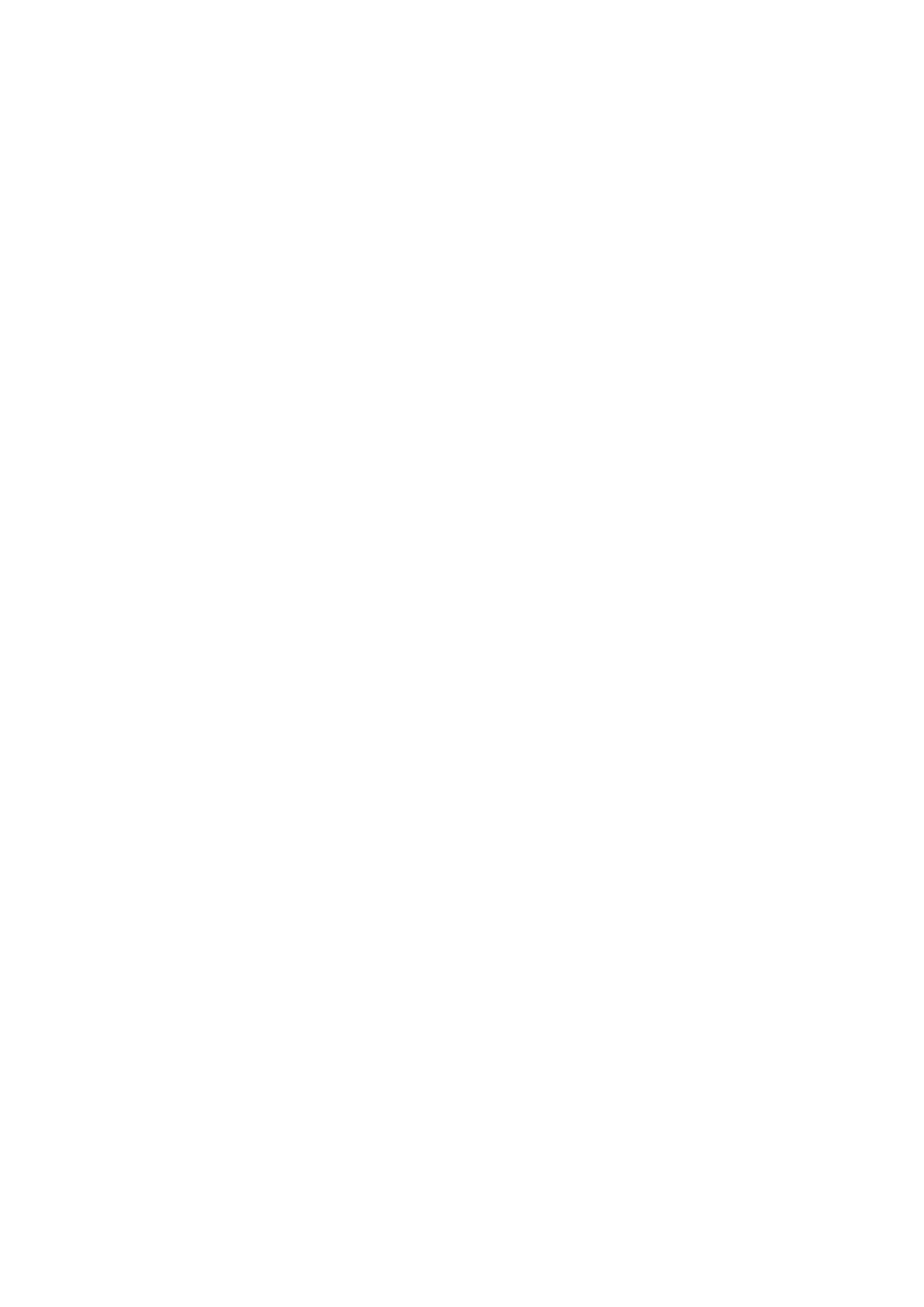#### **RECORDING:**

Staff are required to record time outs, parking and ACS and can also report other incidents through SIMs.

- → MIDDLE SCHOOL ACS (notifies Support team)
- → MIDDLE SCHOOL PARKING (Years 6-8)
- → MIDDLE SCHOOL TIME OUT (Year 5)

Above and Beyond Awards and recognition milestones are recorded on SIMs by SLT or the pastoral team. Recipients are recorded here. Postcards sent home are recorded on SIMs also.

- ➔ MIDDLE SCHOOL POSTCARD
- → MIDDLE SCHOOL PHONE CALL
- → MIDDLE SCHOOL RECOGNITION

Millionaire Readers are recorded [here.](https://forms.gle/rS21fq2nAALm1ece9)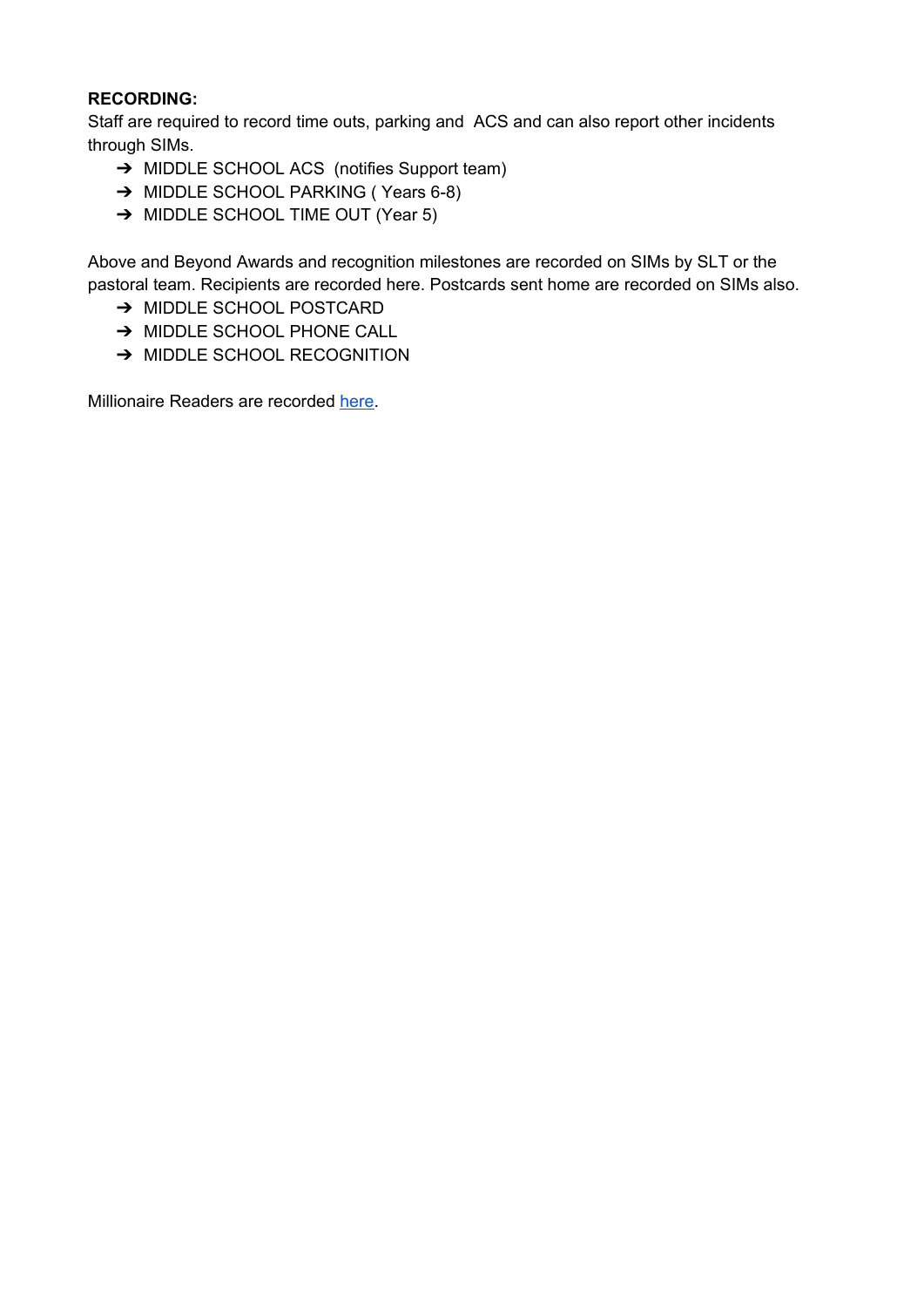#### **APPENDIX 3 - SECONDARY SCHOOL**

#### **Systems and guidance for Secondary School behaviour policy.**

In the secondary school we use our **stars** and **points** system to support students in living out our values in their day to day. Here are the practical approaches to using our system in the classroom.

| <b>Recognition</b>                       | $\mathbf{2}$ |
|------------------------------------------|--------------|
| Building a positive classroom culture:   | $\mathbf{2}$ |
| <b>Sanctions</b>                         | 3            |
| Awarding stars and taking points on SIMS | 5            |
| <b>Break and Lunch time protocols</b>    | 6            |
| Who do I go to about what?               | 8            |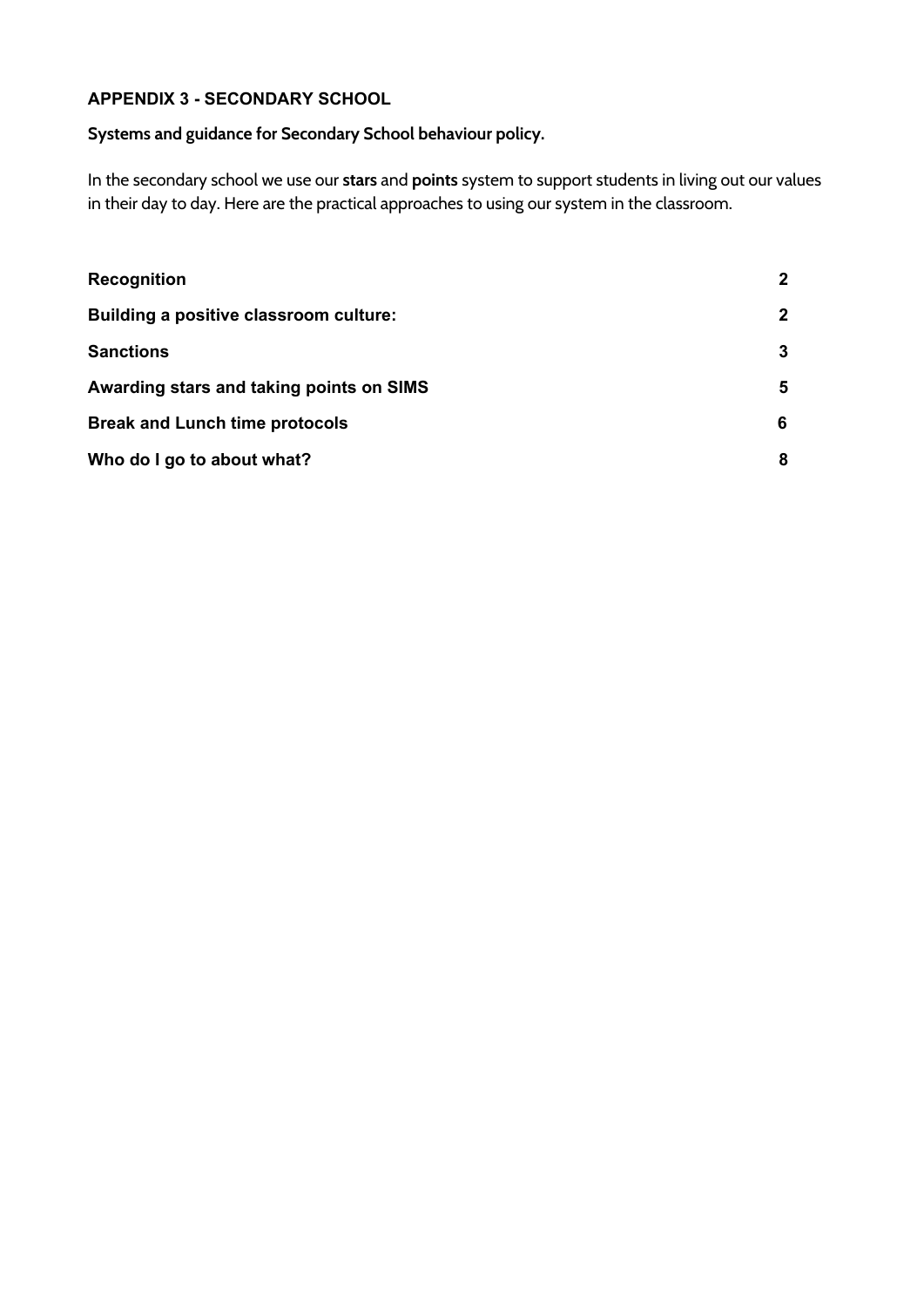## <span id="page-26-0"></span>**Recognition**

We use **stars** to recognise positive actions from students. This can be in lessons or around school. You should award up to 5 stars per student in each lesson. Stars are logged on sims (right click on the student name on your register to add and click 'achievement'). Try to log stars on the same day of the lesson.

**1 star** - living out one of our values

**3 stars** - consistently living out one of our values in a lesson

**5 stars** - going above and beyond in living out one of our values. Exceptional!

We want to build a culture of constant recognition and positive reinforcement. As well as stars, we like to use:

- ❏ Verbal praise,
- ❏ Corridor conversations,
- ❏ Postcards,
- ❏ Contact with home via phone or email
- ❏ Share with coach/HOY,
- ❏ Name or work in newsletter.

We look to praise more than we sanction, and use recognition and praise to build powerful positive relationships with students.

#### <span id="page-26-1"></span>Building a positive classroom culture:

To promote positive behaviour in your lessons, you might want to:

- ❏ Meet students at the door, and greet them by name. Address any uniform issues at the door, and ensure students enter in a calm, professional manner.
- ❏ Have the 'do now' task ready to go and praise those who get started straight away to build a positive start of lesson routine.
- ❏ Use a 'positives' board (e.g. right) adding student names and ticks to recognise great work in lessons, particularly at the start to settle and promote a positive culture.
- ❏ Explicitly recognise ways of working that are positive e.g. *"brilliant focus from Mustafa's table" or "fantastic on-task talk from Angie and Tamara"*
- ❏ If you have challenged a student's behaviour, actively look for positives to praise after.
- ❏ Recognise student achievement when you see them round school *"great lesson today Ghalib! Loved your contributions"*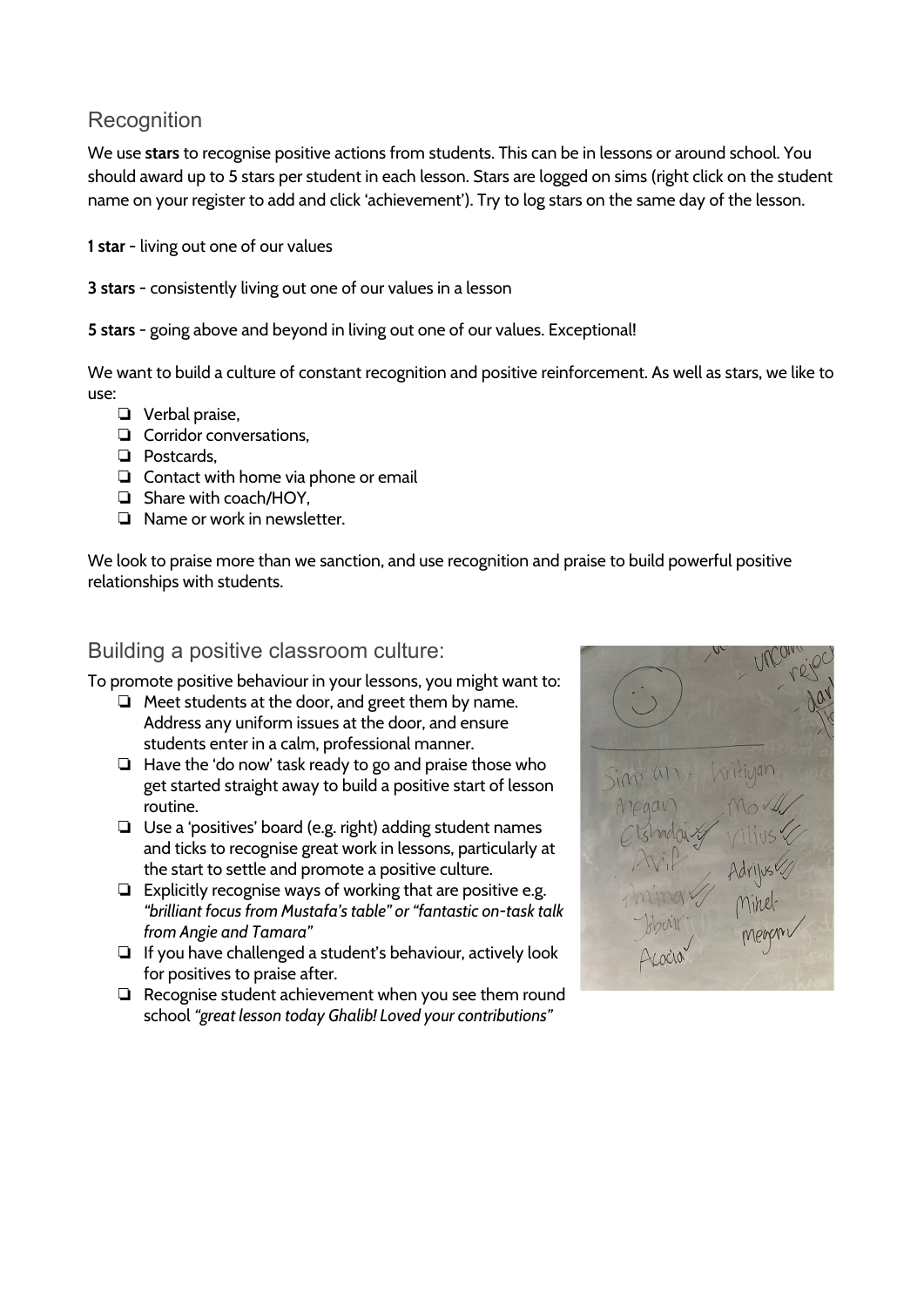### <span id="page-27-0"></span>**Sanctions**

When students do not live out our values, we use the **points** system to keep a record and support students in making a positive change.

Losing a point should be a serious event; 3 points would be a very significant concern. Therefore, before taking a point, or escalating through the system, it is important to have taken proactive actions to get the student back on track and de-escalate.

Points are logged on sims. Please log points on the same day of the lesson. Points can also be added via the student's individual profile.

| <b>Steps</b>                                               | <b>Example</b>                                                                                                                                                      | Before action, you will have:                                                                                                                                                                                                                                                            | Action and follow up                                                                                                                                                                                                                                                    |
|------------------------------------------------------------|---------------------------------------------------------------------------------------------------------------------------------------------------------------------|------------------------------------------------------------------------------------------------------------------------------------------------------------------------------------------------------------------------------------------------------------------------------------------|-------------------------------------------------------------------------------------------------------------------------------------------------------------------------------------------------------------------------------------------------------------------------|
| Recognition -<br><b>First attention</b><br>to best conduct | Thank you to those of you who are [name the<br>positive behaviour for learning you see], I am just<br>waiting for everyone to step up and show me [insert<br>value1 |                                                                                                                                                                                                                                                                                          | Wait and allow take up<br>time                                                                                                                                                                                                                                          |
| Remind                                                     | A student is<br>talking whilst<br>you're talking                                                                                                                    | <b>Explicitly praised actions which</b><br>live out our values and make<br>positive deposits to the<br>community of the classroom.                                                                                                                                                       | When the student<br>changes their<br>behaviour, praise the<br>change, using the<br>language of the values.                                                                                                                                                              |
| Caution<br>(1 point)                                       | Poor behaviour<br>in the lesson                                                                                                                                     | Given a reminder of the values.<br>A clear verbal caution (delivered<br>privately, where possible)<br>making the student aware of<br>their behaviour and outline the<br>consequences if they continue.<br>Please feel free to use the<br>micro-script                                    | Take a point.<br>Try to reinforce with<br>positives to get the<br>student back on track. If<br>persistent after the<br>lesson contact HOD<br>and Coach                                                                                                                  |
| Compromised<br>values (3<br>points)                        | Persistently<br>taking away<br>from the<br>community of<br>the classroom                                                                                            | Spoken to the student privately<br>and given them repeated<br>opportunities to engage.<br>Put in a re-engagement strategy<br>- e.g. move seat, options,<br>take-up time etc.<br>Offered choices of ways to<br>resolve the situation.<br>Refer to examples of previous<br>good behaviour. | We see taking 3 points<br>as a serious offense in<br>the classroom.<br>Follow up<br>Take 3 points (only).<br>Have a restorative<br>conversation to<br>re-establish<br>norms/restorative<br>conversation<br>Inform parent<br>You could also Inform<br>coach - cc HOD/HOY |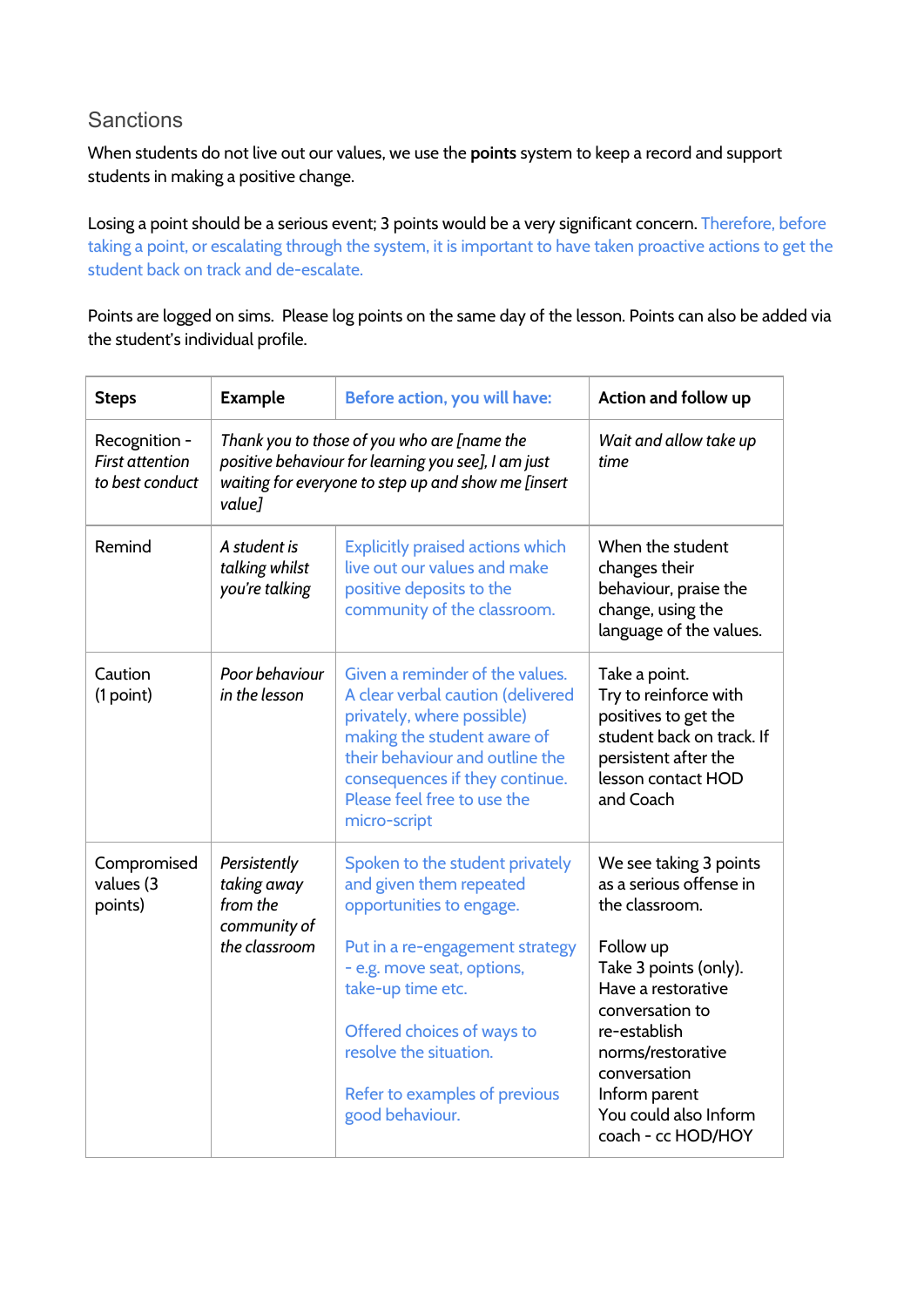| <b>Broken Value</b> | A red line has                                                | Take 5 points.   |
|---------------------|---------------------------------------------------------------|------------------|
| (5 points)          | been crossed;<br>this includes<br>unsafe actions<br>or use of | <b>Alert ACS</b> |
|                     | discriminatory<br>language                                    |                  |

#### **Using sanctions to de-escalate, not escalate behaviour:**

- ❏ We don't write points taken in a visible place in the classroom (only positive names).
- ❏ We don't barter with points if a point is lost, it cannot be earned back (similarly, a star awarded cannot be unawarded).
- ❏ We want to keep children in the classroom, and engage them with successful learning. To do this. The following might be useful:
	- ❏ Try to avoid very public sanctions a private conversation is better
	- ❏ Allow take up time for instructions to be followed e.g. *'Coat off thanks Salma'* then turn the attention to other things *" lovely start, Leon"* to take the heat off.
	- ❏ Always follow up if you have asked for something to happen (e.g. the coat to be removed) follow through. Persistent, clear and kind.
	- ❏ Thank students for making good choices.
	- ❏ Use non-verbal and quiet behaviour management e.g. waiting for silence, speaking quieter and slower to bring calm, using facial expressions to engage with students, standing in different parts of the room.
	- ❏ Help students not to be backed into a corner; give options that still get to what you need - e.g. if you want a student to not touch something that is distracting them: *'you could* leave it on that desk in the corner, or put it on my desk for the lesson - whichever you are more *comfortable with.'*

And finally, in both recognition and sanctions, be as **consistent** in the classroom and **persistent** in follow up as possible.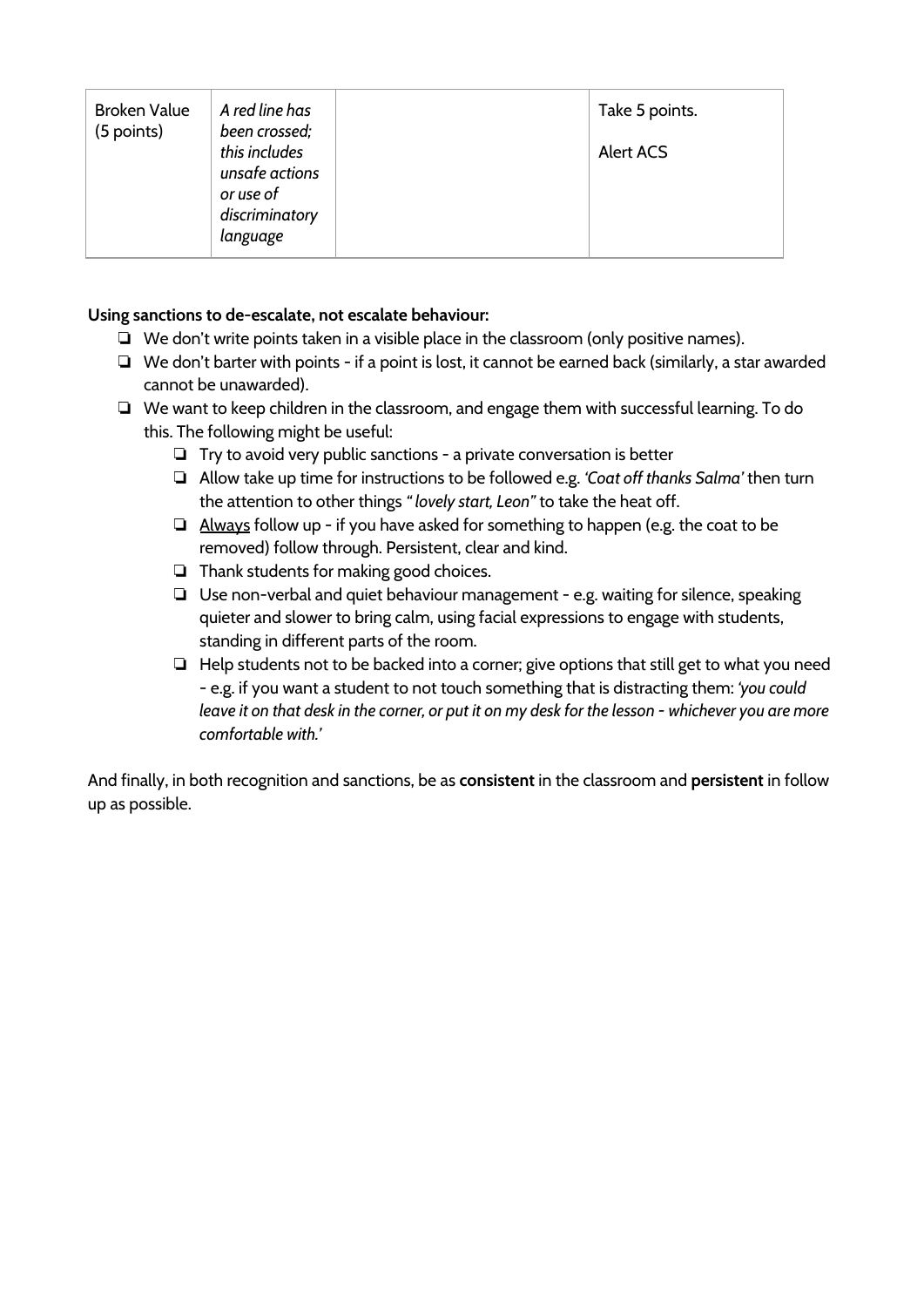## <span id="page-29-0"></span>Awarding stars and taking points on SIMS

Click on the photos below to watch how-to videos.

| <b>MS Shortcuts</b><br>$\alpha$ . | <b>NO</b> Select Class<br>Com Phot Browse                                                                      |                |            |                                                                                                                                                                 |               |                                                                                                      |                                                                                                                                          |                   |  |                          |                             |                                                    |               | Elista - OHeb X Close                  |
|-----------------------------------|----------------------------------------------------------------------------------------------------------------|----------------|------------|-----------------------------------------------------------------------------------------------------------------------------------------------------------------|---------------|------------------------------------------------------------------------------------------------------|------------------------------------------------------------------------------------------------------------------------------------------|-------------------|--|--------------------------|-----------------------------|----------------------------------------------------|---------------|----------------------------------------|
|                                   | * 25 Take Register                                                                                             | [P] Hali sheet |            | A Markint Every                                                                                                                                                 |               |                                                                                                      |                                                                                                                                          |                   |  |                          |                             |                                                    |               |                                        |
| sintain Behaviour In              | Take Register 11.3/Ma Miss. R Futo 09090000                                                                    |                |            |                                                                                                                                                                 |               |                                                                                                      |                                                                                                                                          |                   |  |                          |                             |                                                    |               |                                        |
|                                   | Save John China Co Refresh & Codes Co Preserve W Extra Name SU Class Photo   Minutes Late   Commerce @ Links + |                |            |                                                                                                                                                                 |               |                                                                                                      |                                                                                                                                          |                   |  |                          |                             |                                                    |               |                                        |
|                                   |                                                                                                                |                |            |                                                                                                                                                                 |               |                                                                                                      |                                                                                                                                          |                   |  |                          |                             |                                                    |               | Catelo Call Urgin 22 Close             |
|                                   | Current View C History & Today C Future                                                                        |                |            |                                                                                                                                                                 |               | <b>Present 17</b>                                                                                    |                                                                                                                                          |                   |  |                          |                             |                                                    |               | ß                                      |
|                                   | Name                                                                                                           | <b>Reg</b>     |            |                                                                                                                                                                 |               |                                                                                                      |                                                                                                                                          |                   |  |                          |                             | AM Tue1 Tue2 Tue3 Tue4 Tue5 Tue6 PM Tue7 Tue5 Tue3 |               | $\ddot{\mathbf{0}}$<br><b>Children</b> |
|                                   | <b>Jalicah Semani</b>                                                                                          | <b>TICOH</b>   |            | $2 - 2$                                                                                                                                                         | $\mathcal{I}$ | $\mathcal{L}$                                                                                        | ×                                                                                                                                        | $\mathcal{S}$     |  | $\sqrt{1}$               |                             | A.                                                 |               | Send Messages                          |
|                                   | <b>Allmed Sail</b>                                                                                             | 114ND          |            | $\ell$ $\ell$                                                                                                                                                   | $\lambda$     | $\mathcal{L}$                                                                                        | $\mathcal{S}$                                                                                                                            | $\mathcal{N}$     |  | $N-1$                    |                             | $\mathcal{A}$                                      |               | Behaviour<br>Achievament               |
|                                   | <b>Bedako, Kezziak</b>                                                                                         | <b>TICOH</b>   |            | 111                                                                                                                                                             | $\epsilon$    | $\mathcal{E}$                                                                                        | $\mathcal{L}$                                                                                                                            | $\lambda$         |  | $\mathcal{N}$            | $\mathcal{I}$               | $\mathcal{L}_{-}$                                  |               | Report Card                            |
|                                   | <b>Habib Joshaker</b>                                                                                          | 1194           |            | $\sqrt{2}$                                                                                                                                                      | x             | ,                                                                                                    | $\label{eq:1}$                                                                                                                           | $\lambda$         |  | $\mathcal{N}$            | $\mathcal{A}$               | $\mathcal{F}$                                      |               | <b>Homework</b>                        |
|                                   | <b>Hasser, Farnus</b>                                                                                          | <b>TICOH</b>   |            |                                                                                                                                                                 | ×             | ×                                                                                                    | $\label{eq:2.1} \hspace{0.1cm} \hspace{0.1cm} \hspace{0.1cm} \hspace{0.1cm} \hspace{0.1cm} \hspace{0.1cm} \hspace{0.1cm} \hspace{0.1cm}$ | $\lambda$         |  | $\lambda$                | s                           | £                                                  |               |                                        |
|                                   | <b>Hulunda</b> , Courtras                                                                                      | <b>TICOH</b>   |            | ×                                                                                                                                                               | ×             | $\epsilon$                                                                                           | $\mathcal{S}$                                                                                                                            | $\lambda$         |  | $\mathcal{S}_\mathrm{c}$ | $\lambda$                   | $\boldsymbol{r}$                                   |               |                                        |
|                                   | Javad, Hamzah                                                                                                  | <b>11AND</b>   |            | $\rightarrow$                                                                                                                                                   | ×             |                                                                                                      | ,                                                                                                                                        | $\lambda$         |  | $\Lambda$                | $\lambda$                   | ×                                                  |               |                                        |
|                                   | Kengern, Josh                                                                                                  | 1100H          |            | $\mathcal{F}_{\mathcal{A}}^{\mathcal{A}}(\mathcal{A})=\mathcal{F}_{\mathcal{A}}^{\mathcal{A}}(\mathcal{A})\mathcal{F}_{\mathcal{A}}^{\mathcal{A}}(\mathcal{A})$ | $\mathcal{S}$ |                                                                                                      | ×                                                                                                                                        | ×                 |  | M                        | $\mathcal{L}_{\mathcal{L}}$ | $\mathcal{E}$                                      |               |                                        |
|                                   | Khan, Ratey                                                                                                    | <b>11COH</b>   |            |                                                                                                                                                                 | x             |                                                                                                      | ×                                                                                                                                        | ×                 |  | x                        |                             | ×                                                  |               |                                        |
|                                   | <b>Maturant Dolor</b>                                                                                          | 1180/          |            | x                                                                                                                                                               | x             | $\mathcal{L}_{\mathcal{L}}$                                                                          | $\ell$                                                                                                                                   | $\mathcal{L}$     |  | $\mathcal{N}$            | ×                           | ×                                                  |               |                                        |
|                                   | <b>Marshed Scolve</b>                                                                                          | 110111         | <b>ALL</b> | $\lambda$                                                                                                                                                       | ×             | ×                                                                                                    | v.                                                                                                                                       | $\mathcal{S}$     |  | $\mathcal{N}$            | $\lambda$                   | $\overline{z}$                                     |               |                                        |
|                                   | <b>Oberg Juents</b>                                                                                            | 110m           |            | $\overline{ }$                                                                                                                                                  | $\mathcal{E}$ | x                                                                                                    | $\mathcal{E}$                                                                                                                            | $\mathcal{L}_{-}$ |  | A.L.                     | $\lambda$                   | $\mathcal{L}$                                      |               |                                        |
|                                   | <b>Onal Onar</b>                                                                                               | 11,480         |            |                                                                                                                                                                 | ×             | ×                                                                                                    | x                                                                                                                                        | $\lambda$         |  | A.L.                     | $\overline{\phantom{a}}$    | $\boldsymbol{r}$                                   |               |                                        |
|                                   | <b>Paraian Costs Nato Talmo</b>                                                                                | <b>33COH</b>   |            |                                                                                                                                                                 | ×             | ×                                                                                                    | $\overline{\phantom{a}}$                                                                                                                 |                   |  | A.                       |                             | ×                                                  |               |                                        |
|                                   | <b>Rath Filal Racers</b>                                                                                       | 11584          |            |                                                                                                                                                                 | s.            | $\label{eq:2.1} \begin{array}{cc} \mathcal{L}_{\mathcal{A}} & \mathcal{L}_{\mathcal{A}} \end{array}$ | $\mathbb Z$                                                                                                                              | $\theta$          |  | <b>VI</b>                | $\lambda$                   | $\mathcal{S}$                                      |               |                                        |
|                                   | Robinson Shelvion                                                                                              | <b>T15IN</b>   |            | $0$ $0$                                                                                                                                                         | $\alpha$      | $\circ$                                                                                              | $\circ$                                                                                                                                  | $\circ$           |  | $\circ$                  | $\circ$                     | $\alpha$                                           |               |                                        |
|                                   | <b>Rodgers, Chay</b>                                                                                           | 11440          |            |                                                                                                                                                                 |               |                                                                                                      |                                                                                                                                          | $\lambda$         |  | $\mathcal{N}$            | ,                           | ×                                                  |               |                                        |
|                                   | <b>SA Yuna</b>                                                                                                 | 11591          | v          | ×                                                                                                                                                               | ٠             |                                                                                                      |                                                                                                                                          | $\lambda$         |  | A.                       |                             | ×                                                  | $\frac{1}{2}$ |                                        |
|                                   | Ward Samantha                                                                                                  | 110YN 0 0      |            |                                                                                                                                                                 | $\circ$       | b.                                                                                                   | $\alpha$                                                                                                                                 | a.                |  | 000                      | . .                         | ø                                                  |               |                                        |

#### **How to award points and stars from your register**

**How to log stars and points from students you don't teach:**

| Links + @Heb 3             |                                    | New III Search III Dave   COstea III Print, Calibrate III Rent U Previous | <b>We Find Achievements</b>                                                                         |
|----------------------------|------------------------------------|---------------------------------------------------------------------------|-----------------------------------------------------------------------------------------------------|
| Elizabeth Chine Chinese St |                                    |                                                                           | Achievement Details<br>Filling #3 Under (D) Print<br>1 Details 2 Staff Involved 3 Students Involved |
|                            |                                    | <b>Ponta Defined</b><br>The company of the company of<br>w.               | 1 Details<br>Type                                                                                   |
|                            | <b>The News</b><br>$\times$ Databa | Points<br>Description                                                     | Additional Types                                                                                    |
|                            |                                    | 10-09-2020 [ [C] Ackety 7ype                                              | Date:                                                                                               |
|                            | 首次                                 |                                                                           | Lessor information<br>Connector                                                                     |
|                            |                                    | 10/09/2020 15:33                                                          | Facurded On                                                                                         |
|                            |                                    | <b>Max Rechael Futo</b>                                                   | Recorded By                                                                                         |
|                            |                                    |                                                                           | 2 Staff lineshood                                                                                   |
|                            | <b>B</b> New<br><b>Bulleting</b>   | Folk                                                                      | Name<br>Futo Rechael                                                                                |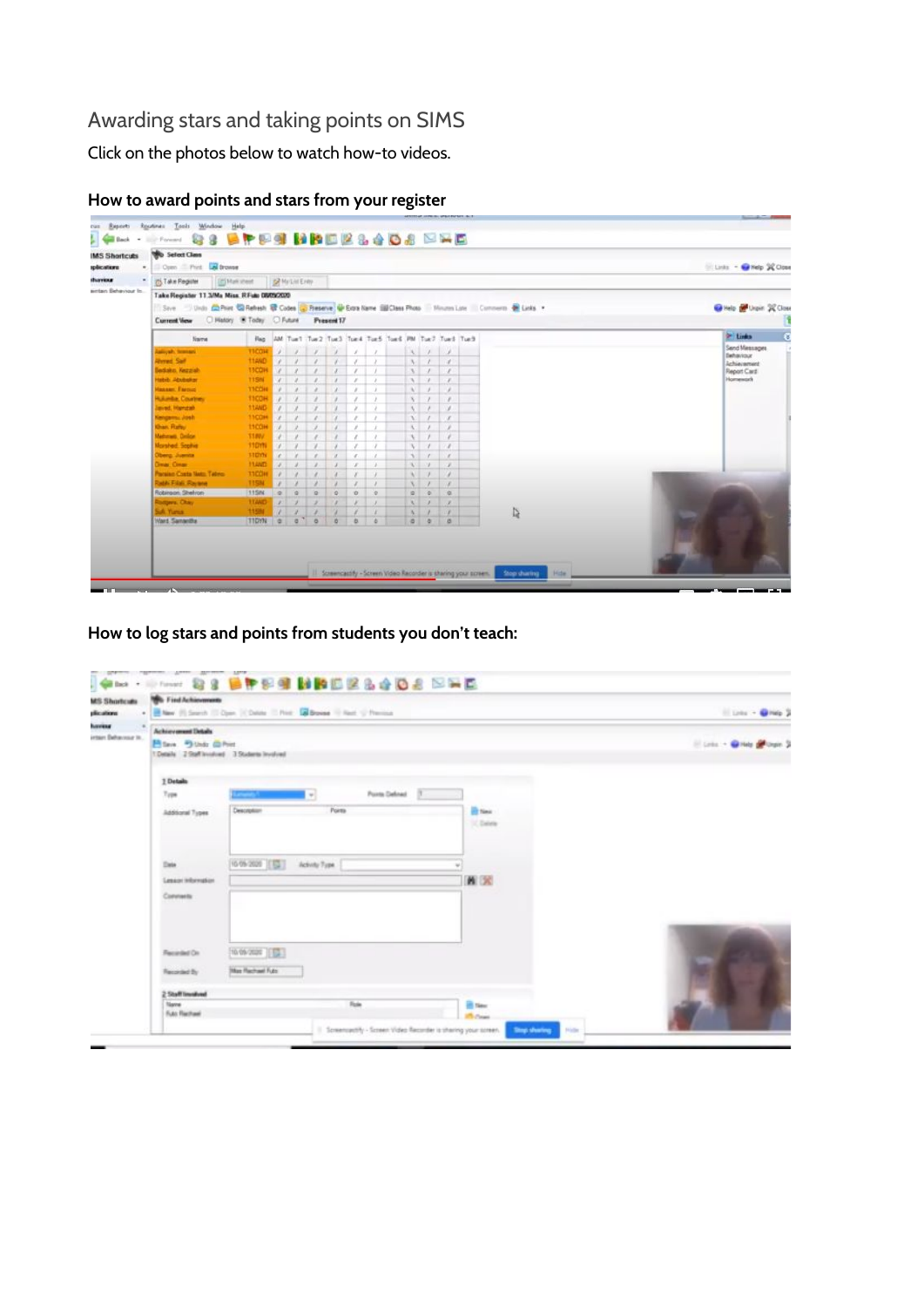## <span id="page-30-0"></span>Break and Lunch time protocols

#### **Staff on duty**

If you are on duty at break or lunchtime, staff are not to congregate together and use this time to build relationships with students outside of the classroom . Staff should stay within their zone and ensure students play safely in the spaces.

#### **End of play**

- Blow the whistle at the designated time towards the zone that you are in
- When the whistle is blown students must pick up the ball/s
	- If that instruction is not followed; recognise those who are following the instruction, give a reminder (1 point), then caution (3 points), then ask for support for another member of staff. Please log all points on SIMS.
	- If the playground issue is not resolved and needs escalating as a value has been broken please add this to your logging on SIMs in the comments section and speak to the HOY team; Shakela, Leon, Grace
- Walk the students in directing them to the correct entrance

#### Within the playground what is allowed

|                    | Red                                                                                             | Green                                       | <b>Blue</b>                                                                                                      |
|--------------------|-------------------------------------------------------------------------------------------------|---------------------------------------------|------------------------------------------------------------------------------------------------------------------|
| <b>Allowed</b>     | Table tennis<br>4 students per table                                                            | Football<br>10 student max on<br>muga       | Football<br>4 students per table                                                                                 |
| <b>Not allowed</b> | Football<br><b>Basketball</b><br>Moving out of the zone<br>No sitting on table<br>tennis tables | <b>Basketball</b><br>Moving out of the zone | <b>Basketball</b><br>Moving out of the zone<br>Not allowed to walk on<br>the walkway of blue<br>next to the muga |

#### Red Zone **Blue Zone**



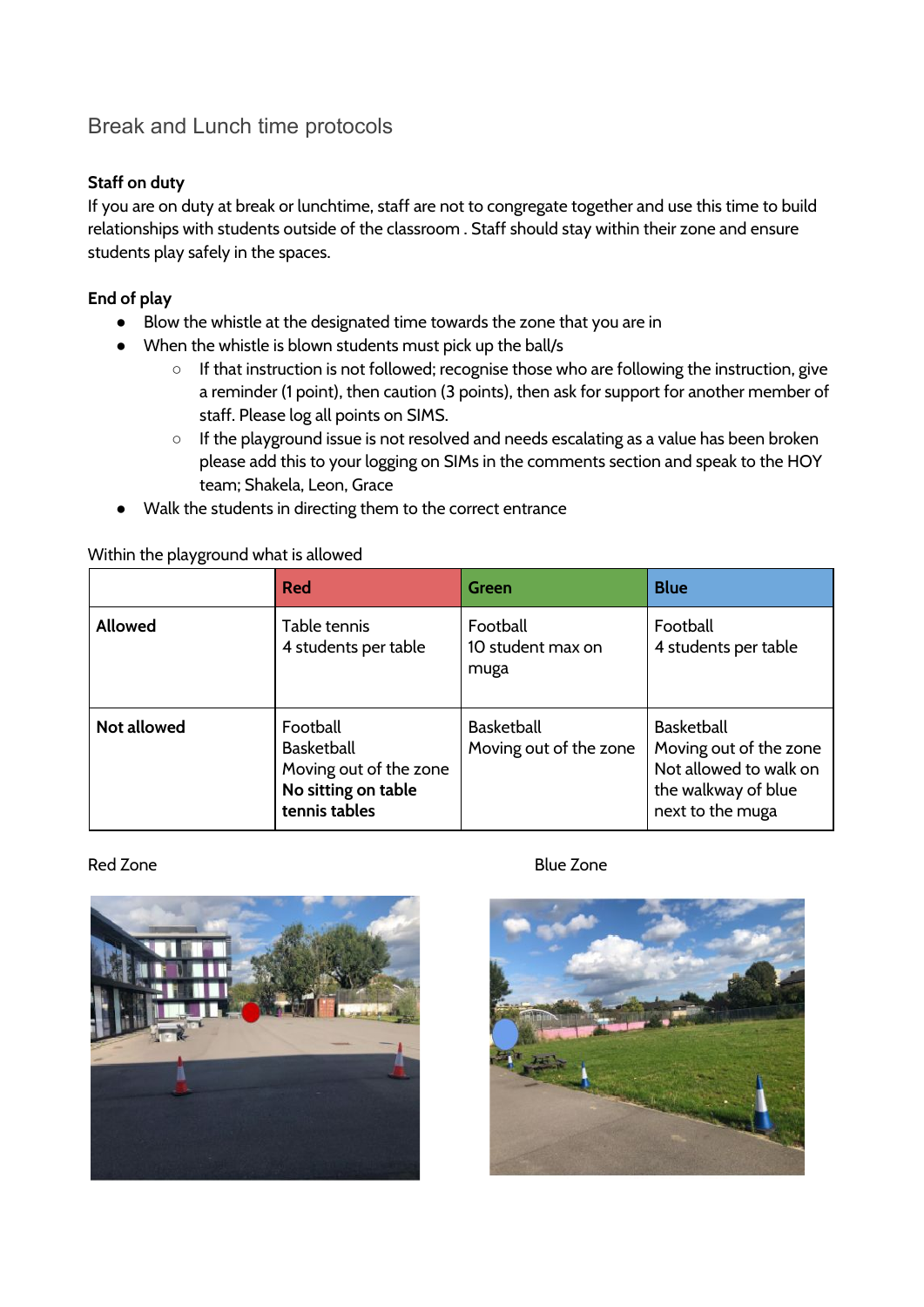#### **Green Zone**



#### **Top tips**

- 1. Positive first interaction; recognise the behaviours you want to see, speaking to students calmly and neutrally
- 2. Give stars and recognition for students who are showing good behaviour
- 3. Recognition above and beyond humanity with 5 stars

#### **Escalation**

- If that instruction is not followed; recognise those who are following the instruction, give a reminder (1 point), then caution (3 points), then ask for support for another member of staff. Please log all points on SIMS.
- If the playground issue is not resolved and needs escalating as a value has been broken please add this to your logging on SIMs in the comments section and speak to the HOY team; Shakela, Leon, Grace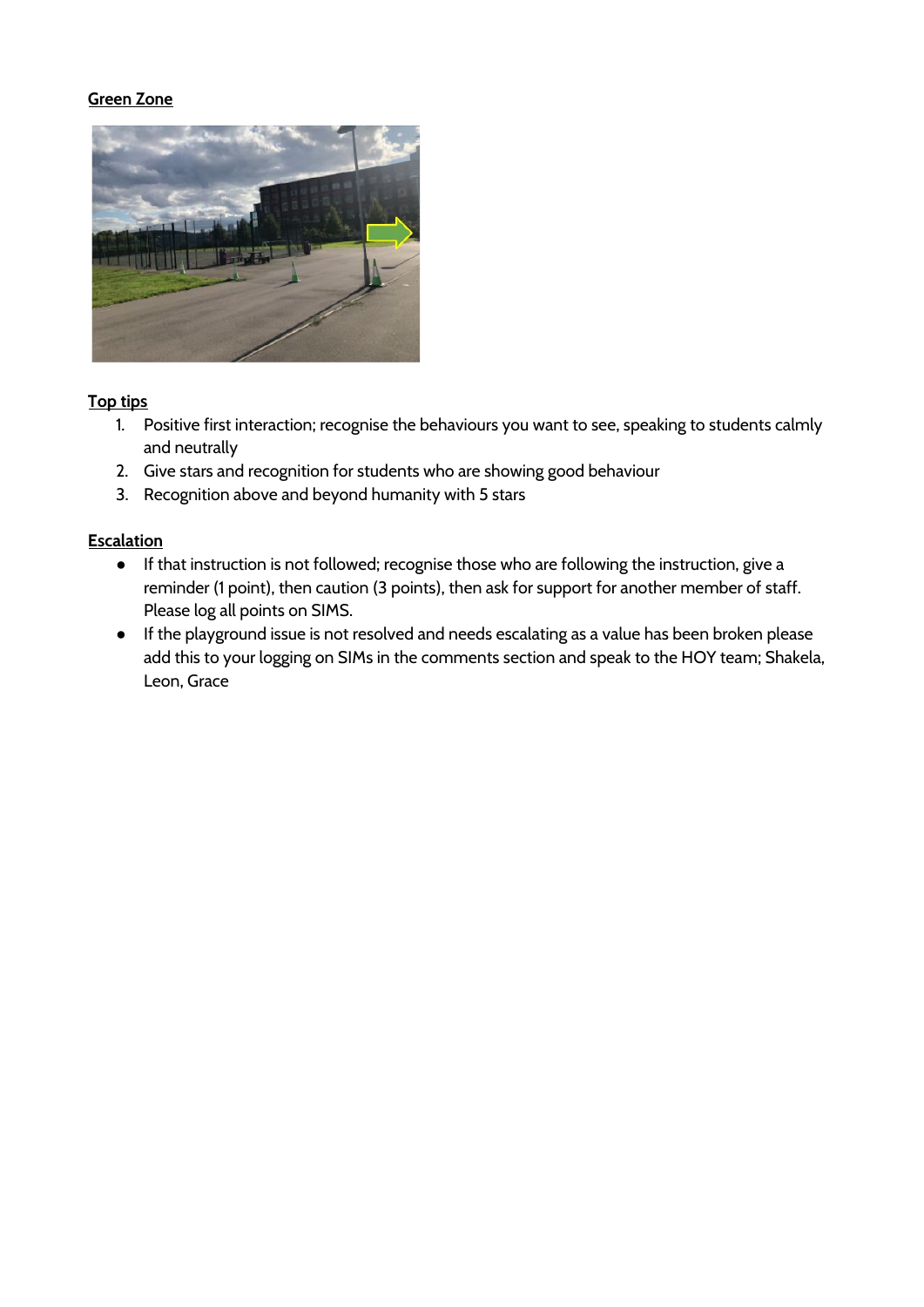## <span id="page-32-0"></span>Who do I go to about what?

Our ethos in Secondary is that the coach is the main point of contact for any concerns and they will liaise with the students parents/carers or/and the Head of Year. It is always important to keep the coach informed of any incidents that occur. That coach can then help get the student on track for the rest of the day.

| What do you need support with?                                                                               | Contact                                                                                                                                                                                |
|--------------------------------------------------------------------------------------------------------------|----------------------------------------------------------------------------------------------------------------------------------------------------------------------------------------|
| If you are concerned about a behaviour issue that<br>has happened in the playground that needs<br>escalation | Head of year (If the specific Head of Year is not<br>available please speak to the other Heads of Year)<br>. If not urgent you can always send an email to<br>pastoral@school21.org.uk |
| If you are concerned about a behaviour issue that<br>has happened in the classroom                           | First speak to your Head of Department and the<br>coach.<br>Call home.<br>Put in an intervention for the next lesson<br>If the behaviour still exists speak to the Head of<br>Year.    |
| If there is an issue that is 'extreme' and a student<br>needs an immediate sanction                          | Any of the Secondary leadership team<br>(GJE/LB/SU/RF/JH/KH/DT/HMA) or Head of Pupil<br>Support                                                                                        |
| Ideas for strategies of how to teach a specific<br>students                                                  | Coach, HOY or other teachers                                                                                                                                                           |
| Ideas for strategies for how to engage a specific<br>student in your subject area                            | HOD, HOY, Coach                                                                                                                                                                        |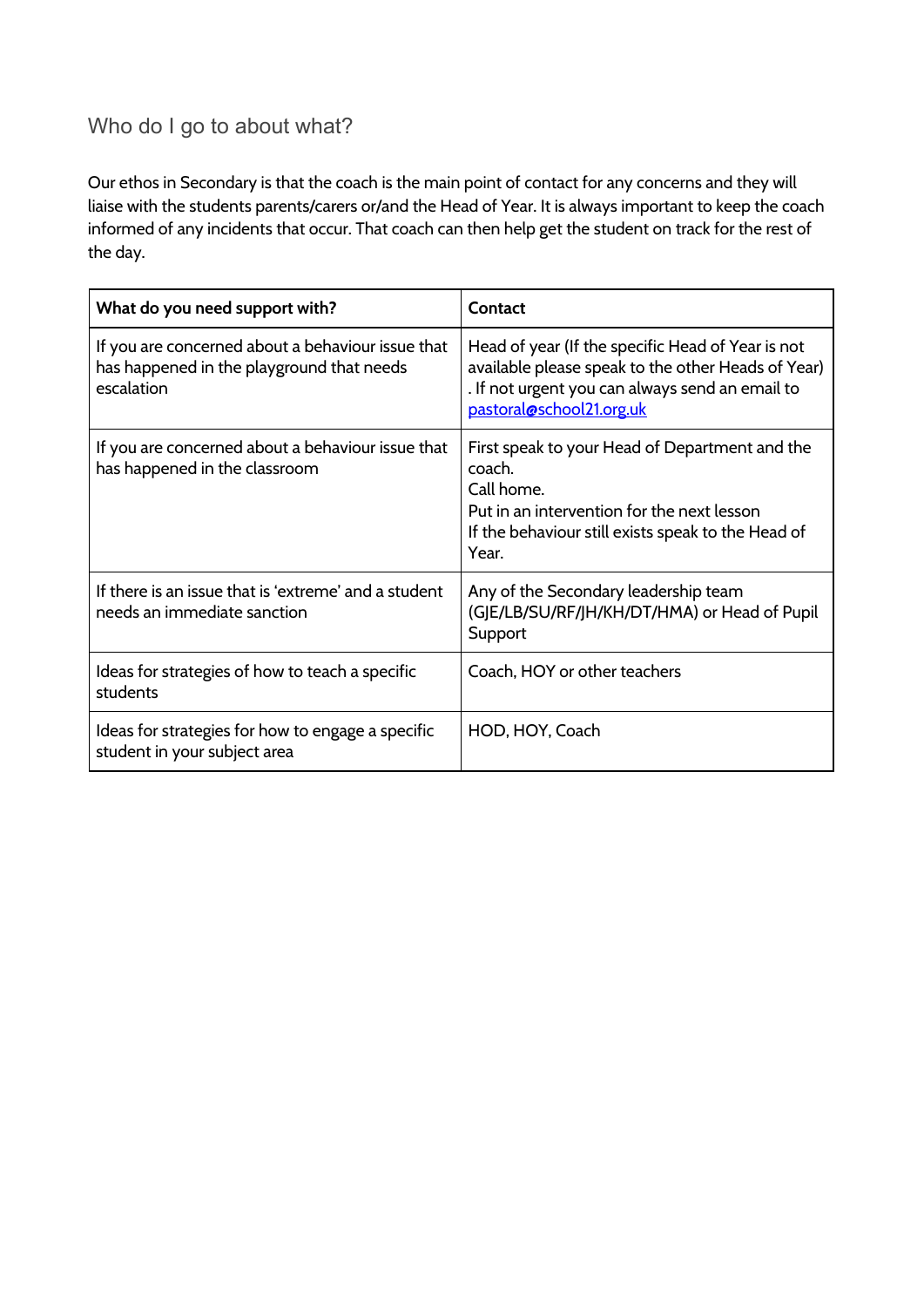#### **APPENDIX 4 - Six 21**

#### **Sixth Form**

Students within the Sixth Form are considered young adults who should set a model of good behaviour for students in younger years. As such, they are considered to be able to make informed choices about their conduct, living our values of Excellence, Responsibility, Humanity, Community and Openness. However, we feel it is helpful to provide a framework which sets out your responsibilities to yourself, others and the wider school environment:

#### **Responsibility for Yourself**

- You must attend class punctually, submit high quality work on time and maintain full attendance at lessons.
- You must wear your Student Identity Card at all times so that it is visible
- You must follow the [Dress](https://docs.google.com/document/d/1x11c_hOSDnV3R4gU_a42-GVkFFNdJ9WCk-OhHZiceKE/edit) Code
- You must follow th[e](http://docs.wixstatic.com/ugd/fb5fbd_66faa57de2874fb299ab37b503dfe7e6.pdf) Digital [Devices](http://docs.wixstatic.com/ugd/fb5fbd_66faa57de2874fb299ab37b503dfe7e6.pdf) policy
- Drugs, alcohol, knives, imitation weapons or weapons are not permitted in the School buildings or during Six21 activities, as this is a disciplinary offence.
- Students must not bring the school or Six21 into disrepute.

#### **Responsibility to Others**

- You are required to allow others to work and study without interruption or disruption, including in the independent study room, classrooms and other study spaces.
- Students are required to respect each other, staff and all others in the Sixth Form.
- Racial, sexual and homophobic harassment will not be tolerated, even if used in jest amongst friends. This includes the use of slurs such as the n word in any context.
- Aggressive or violent behaviour will not be tolerated.
- You can only use the lifts if you have a physical disability. If this is the case, you can apply for a pass at the student reception.
- We would expect all members of Six 21 to speak with respect and kindness to each other, staff, younger students and external visitors at all times.

#### **Responsibility for the environment**

- Six21 is a non-smoking site and the use of chewing-gum is not permitted
- Eating and drinking should only take place in the designated areas and is not allowed in corridors, on stairs, the independent study room or teaching areas during lessons. Students are permitted to eat and drink in classrooms during lunch provided they leave the room in an immaculate state.
- You are required to respect the School's property, buildings, and those who look after them, and the areas surrounding the School.
- Graffiti and vandalism are completely unacceptable. You may be required to contribute to the rectification of damage for which you are responsible.
- Fire Alarms and Fire extinguishers are only to be used in a real fire emergency.